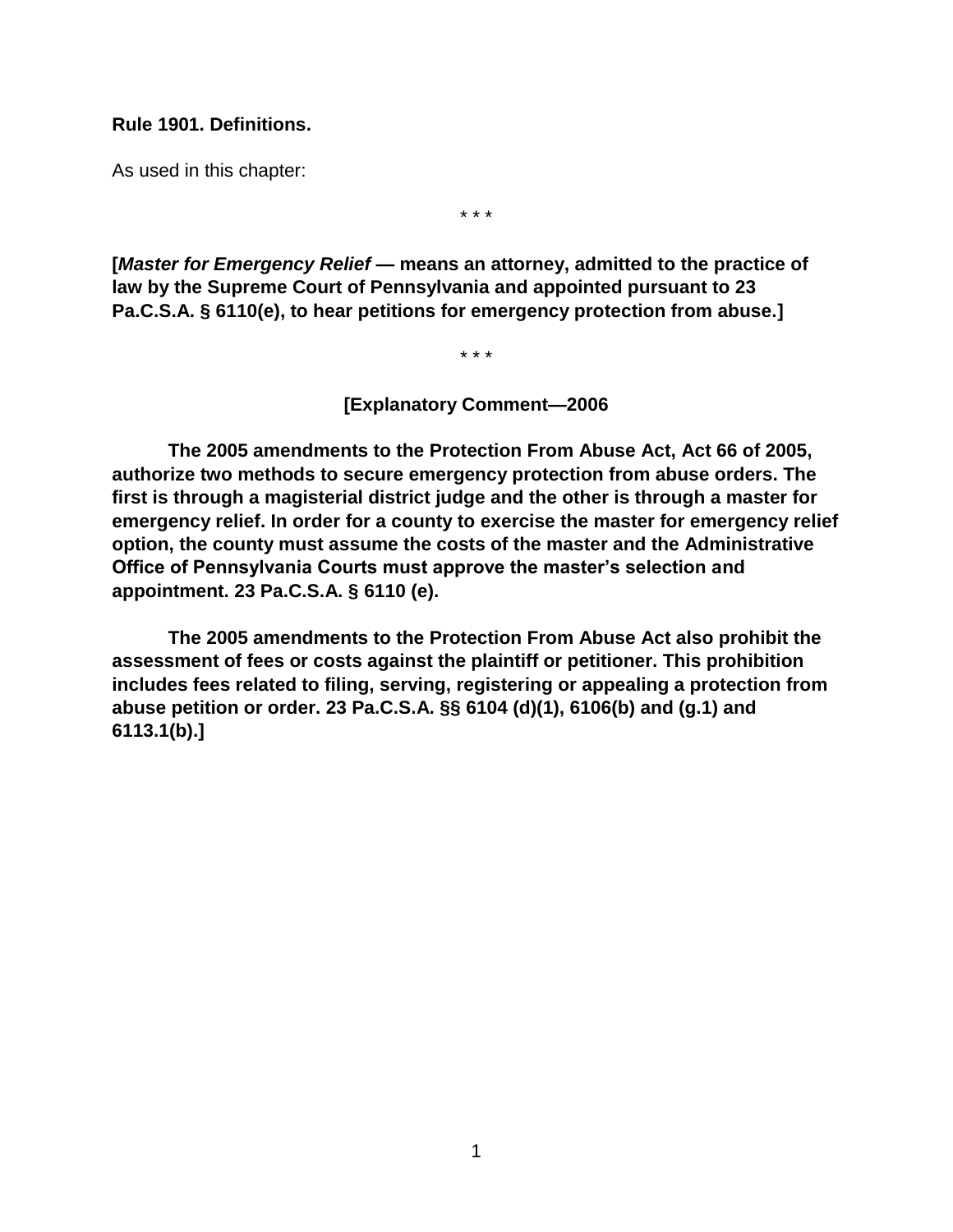# **Rule 1901.3. Commencement of Action.**

(a) Except as provided in subdivision (b), **[an action shall be commenced]a plaintiff shall commence an action** by presenting to the court or filing with the prothonotary a petition setting forth the alleged abuse by the defendant. The petition shall be substantially in the form set forth in **[Rule]Pa.R.C.P. No.** 1905(b) and shall have as its first page the Notice of Hearing and Order set forth in **[Rule]Pa.R.C.P. No.** 1905(a).

(b) An action may be commenced by filing with the prothonotary a certified copy of an emergency order entered pursuant to 23 Pa.C.S.**[A.]** § 6110, including orders issued by **[masters for emergency relief]a hearing officer**.

(c) Any fees associated with this action shall not be charged to the plaintiff.

(d) The **[master for emergency relief]hearing officer** shall follow the procedures set forth in the Pennsylvania Rules of Civil Procedure Governing Actions and Proceedings Before Magisterial District Judges for emergency relief under the Protection From Abuse Act.

*Note*: *See* Pa.R.C.P. No. 1930.1(b). This rule may require attorneys or unrepresented parties to file confidential documents and documents containing confidential information that are subject to the *Case Records Public Access Policy of the Unified Judicial System of Pennsylvania*.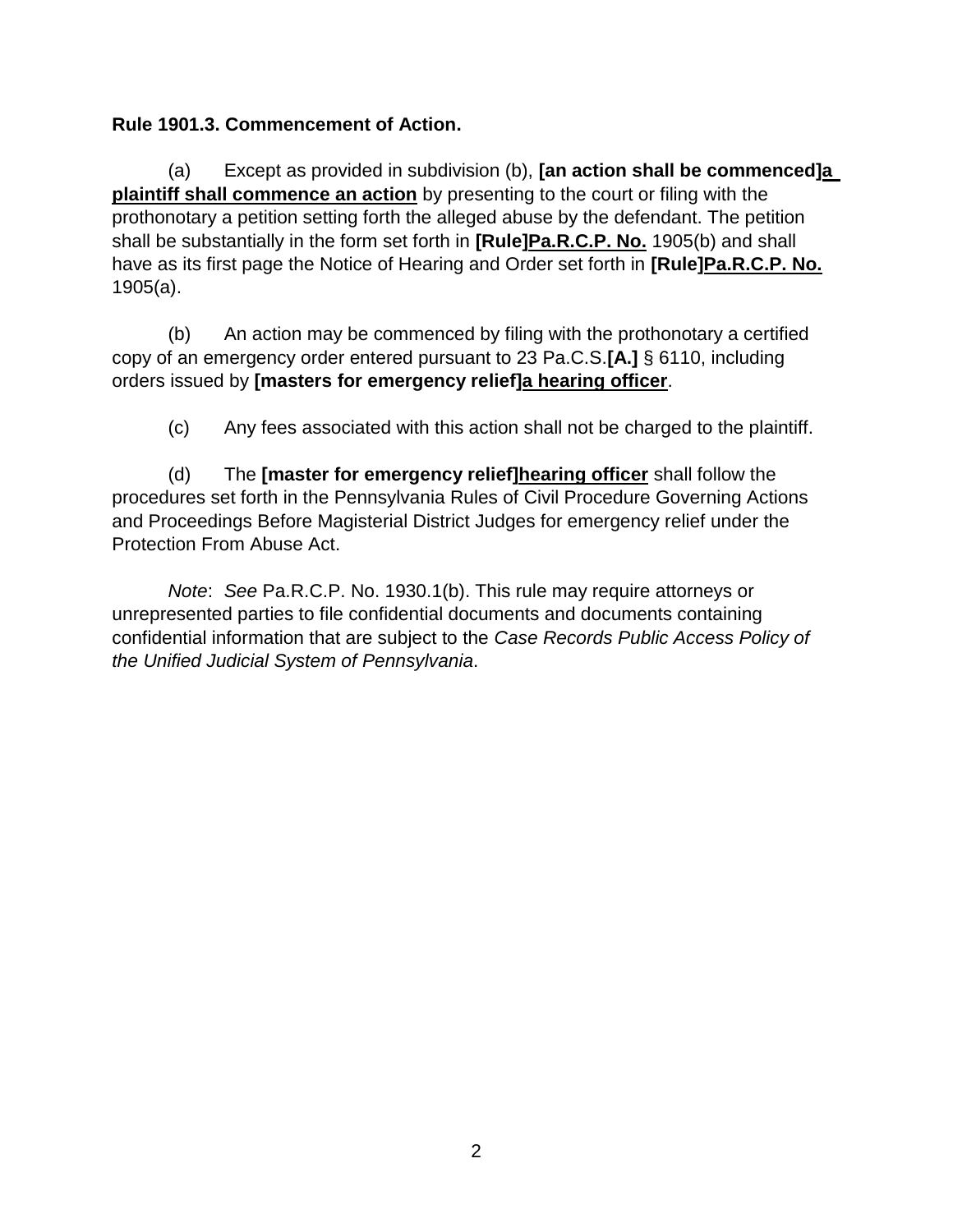### **Rule 1910.11. Office Conference. Subsequent Proceedings. Order.**

- (a) *Office Conference*.
	- (1) A conference officer shall conduct the office conference.
	- (2) A lawyer serving as a conference officer employed by, or under contract with, a judicial district or appointed by the court shall not practice family law before a conference officer, hearing officer**[, permanent or standing master]**, or judge of the same judicial district.

*Note*: Conference officers preside at office conferences under Pa.R.C.P. No. 1910.11. Hearing officers preside at hearings under [Pa.R.C.P. No. 1910.12.](http://www.westlaw.com/Link/Document/FullText?findType=L&pubNum=1000781&cite=PASTRCPR1910.12&originatingDoc=N1AB2B9D0817C11DBAFBBAA2954D6A827&refType=LQ&originationContext=document&vr=3.0&rs=cblt1.0&transitionType=DocumentItem&contextData=(sc.Search)) The appointment of **[masters]a hearing officer** to hear actions in divorce or for annulment of marriage is authorized by Pa.R.C.P. No. 1920.51.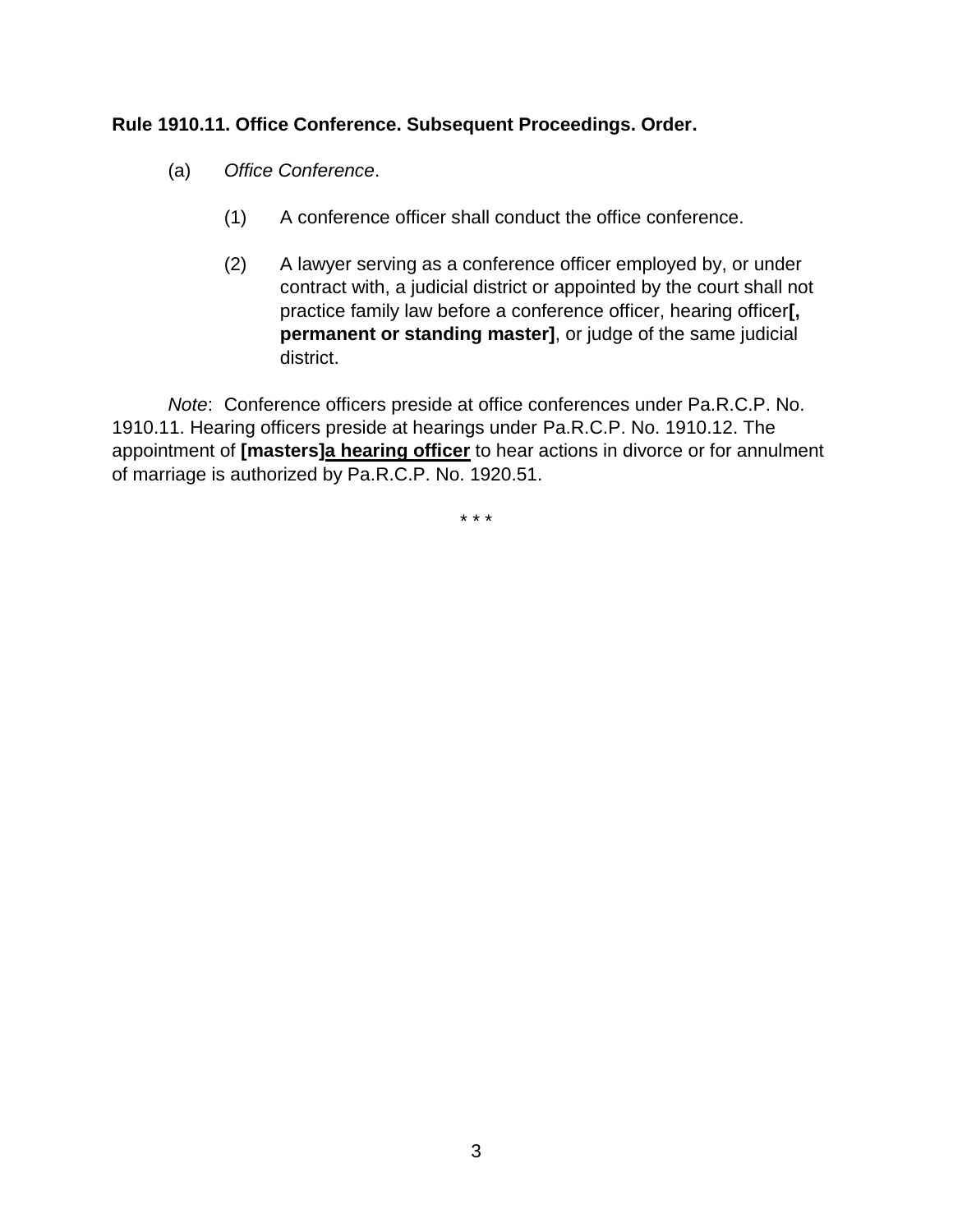# **Rule 1910.12. Office Conference. Hearing. Record. Exceptions. Order.**

(a) *Office Conference.*There shall be an office conference as provided by **[Rule]Pa.R.C.P. No.** 1910.11(a) through (d). The provisions of **[Rule]Pa.R.C.P. No.** 1910.11(d)(3) and (4) regarding income information apply in cases proceeding pursuant to **[Rule]Pa.R.C.P. No.** 1910.12.

# (b) *Conference Conclusion.*

- (1) At the conclusion of a conference attended by both parties, if an agreement for support has not been reached, and the conference and hearing are not scheduled on the same day, the court, without hearing the parties, shall enter an interim order calculated in accordance with the guidelines and substantially in the form set forth in **[Rule]Pa.R.C.P. No.** 1910.27(e), and the parties shall be given notice of the date, time and place of a hearing. A record hearing shall be conducted by a hearing officer who must be a lawyer.
- (2) If either party, having been properly served, fails to attend the conference, the court may enter an interim order calculated in accordance with the guidelines and substantially in the form set forth in **[Rule]Pa.R.C.P. No.** 1910.27(e). Within **[twenty]20** days after the date of receipt or the date of mailing of the interim order, whichever occurs first, either party may demand a hearing before a hearing officer. If no hearing is requested, the order shall become final.
- (3) Any lawyer serving as a hearing officer employed by, or under contract with, a judicial district or appointed by the court shall not practice family law before a conference officer, hearing officer**[, permanent or standing master]**, or judge of the same judicial district.

*Note*: Conference officers preside at office conferences under **[Rule]Pa.R.C.P. No.** 1910.11. Hearing officers preside at hearings under **[Rule]Pa.R.C.P. No.** 1910.12. The appointment of **[masters]a hearing officer** to hear actions in divorce or for annulment of marriage is authorized by **[Rule]Pa.R.C.P. No.** 1920.51.

# (c) *Separate Listing.*

(1) Except as provided in subdivision (c)(2), promptly after **the conference's** conclusion**[ of the conference]**, a party may move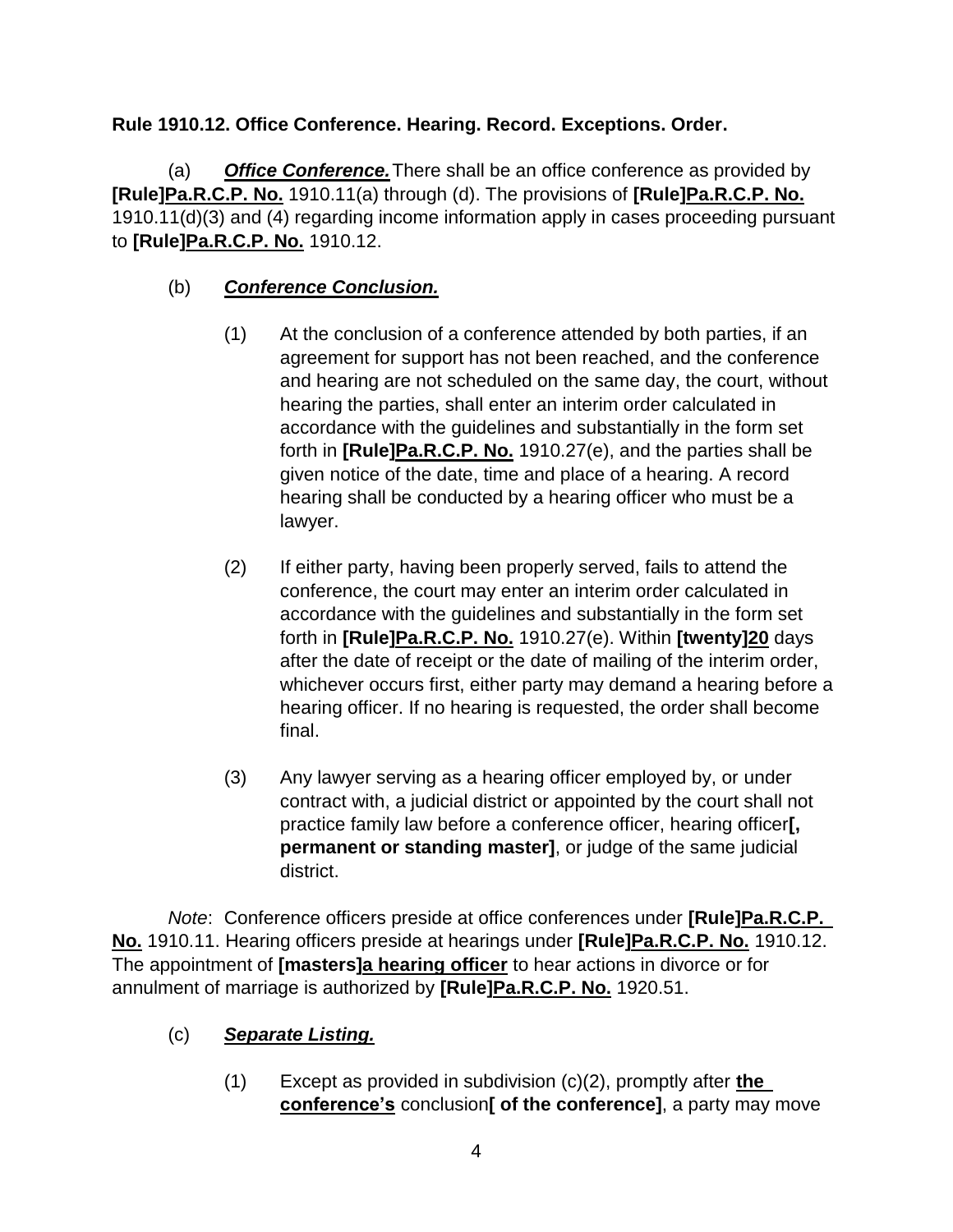the court for a separate listing of the hearing **[where]if**:

- (i) there are complex questions of law, fact or both; **[or]**
- (ii) the hearing will be protracted; or
- (iii) the orderly administration of justice requires that the hearing be listed separately.
- (2) **[Where]When** the conference and hearing are scheduled on the same day, all requests for separate listing **[must]shall** be presented to the court at least seven days prior to the scheduled court date.
- (3) If the motion for separate listing is granted, discovery shall be available in accordance with **[Rule]Pa.R.C.P. No.** 4001 **[et seq]***et seq*.

*Note*: The rule relating to discovery in domestic relations matters generally is **[Rule]Pa.R.C.P. No.** 1930.5.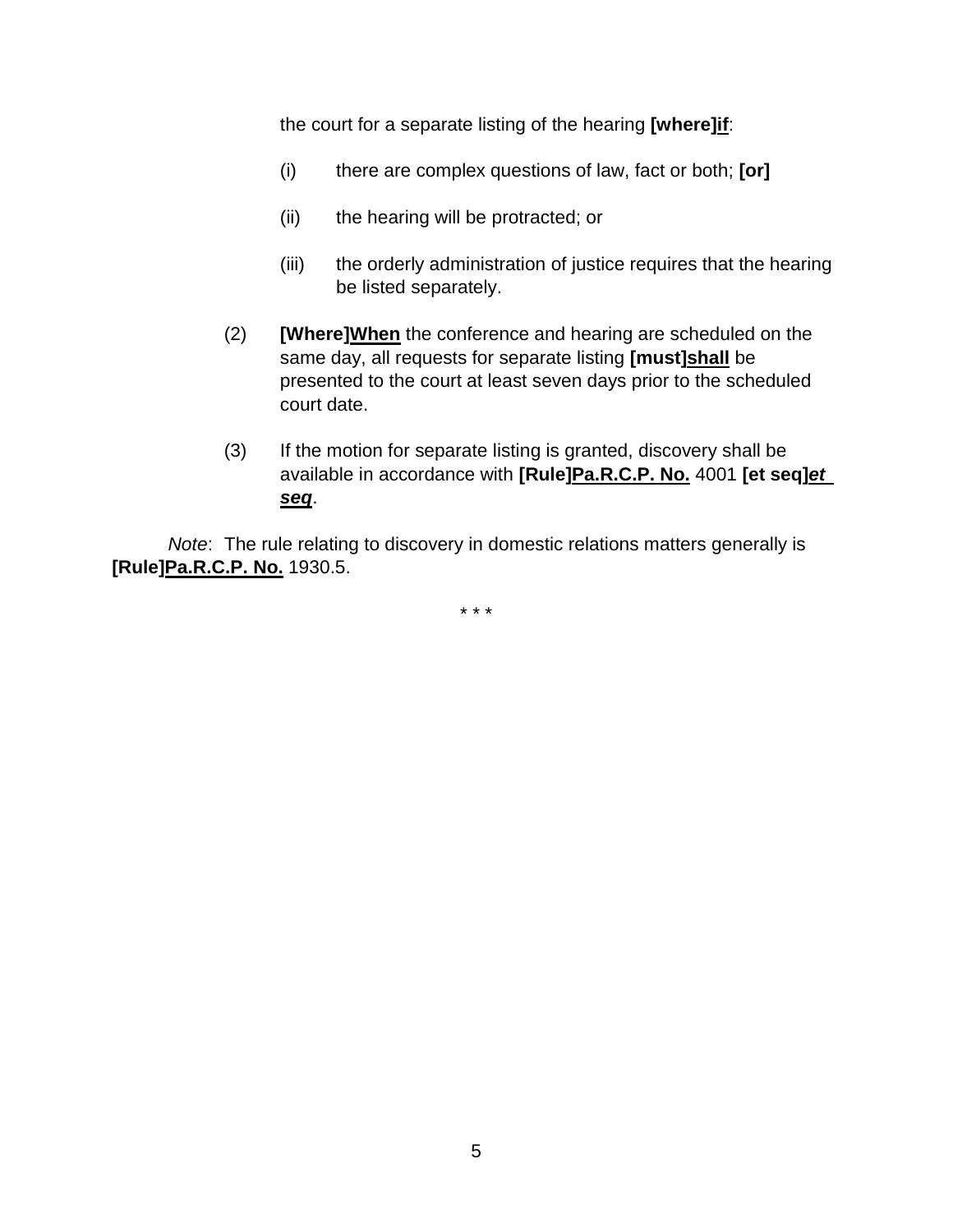**Rule 1915.4-2. Partial Custody. Office Conference. Hearing. Record. Exceptions. Order.**

\* \* \*

- (b) *Hearing*.
	- (1) The hearing shall be conducted by a hearing officer who must be a lawyer, and a record shall be made of the testimony. A hearing officer who is a lawyer employed by, or under contract with, a judicial district or appointed by the court shall not practice family law before a conference officer, hearing officer**[, permanent or standing master]**, or judge of the same judicial district.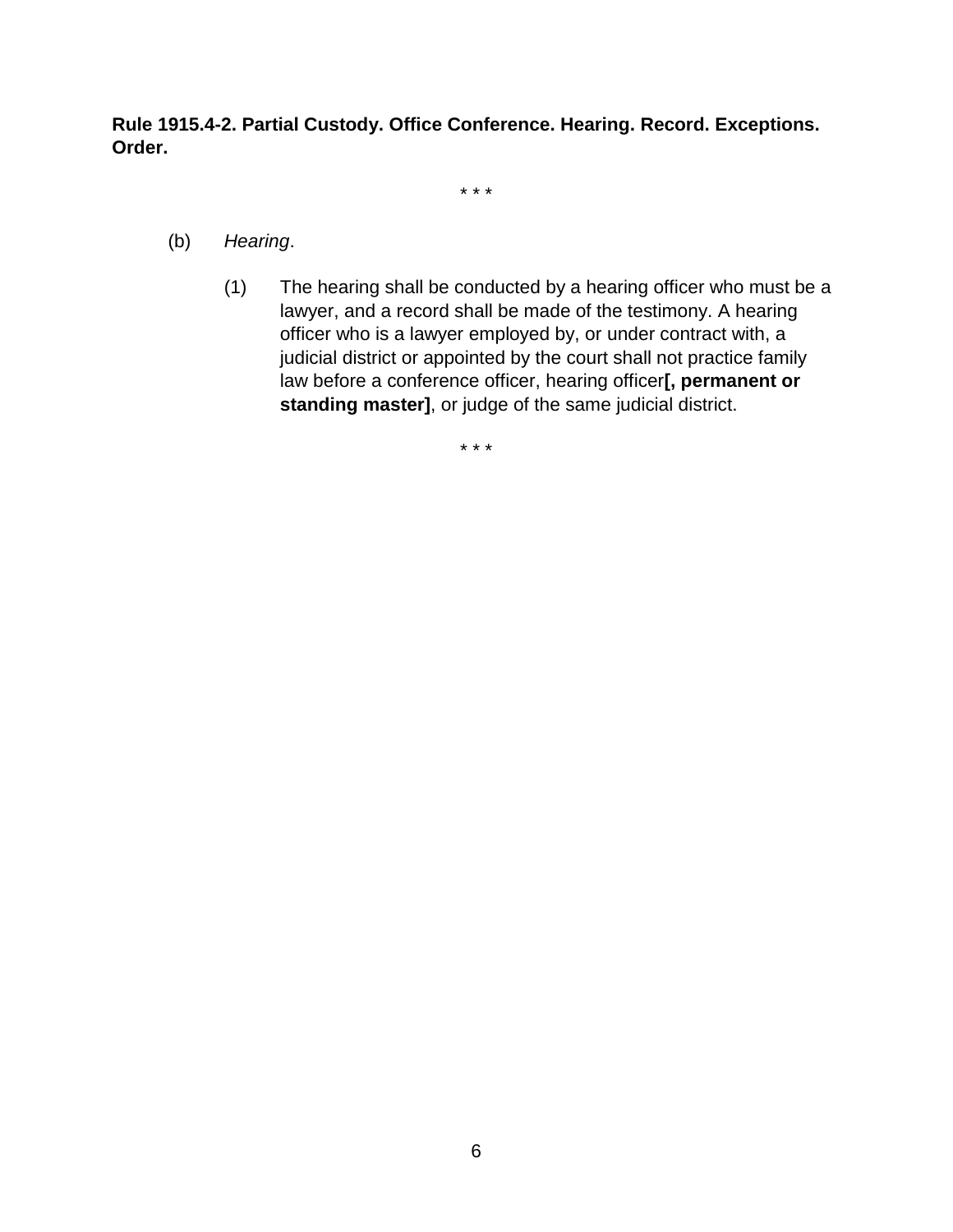# **Rule 1915.4-3. Non-Record Proceedings. Trials.**

(a) *Non-Record Proceedings*. In judicial districts utilizing an initial non-record proceeding, *i.e.*, office conference, if an agreement is not finalized by the conclusion of the proceeding, the conference officer shall promptly notify the court that the matter should be listed for trial. A lawyer employed by, or under contract with, a judicial district or appointed by the court to serve as a conference officer to preside over a non-record proceeding shall not practice family law before a conference officer, hearing officer**[, permanent or standing master]**, or judge of the same judicial district.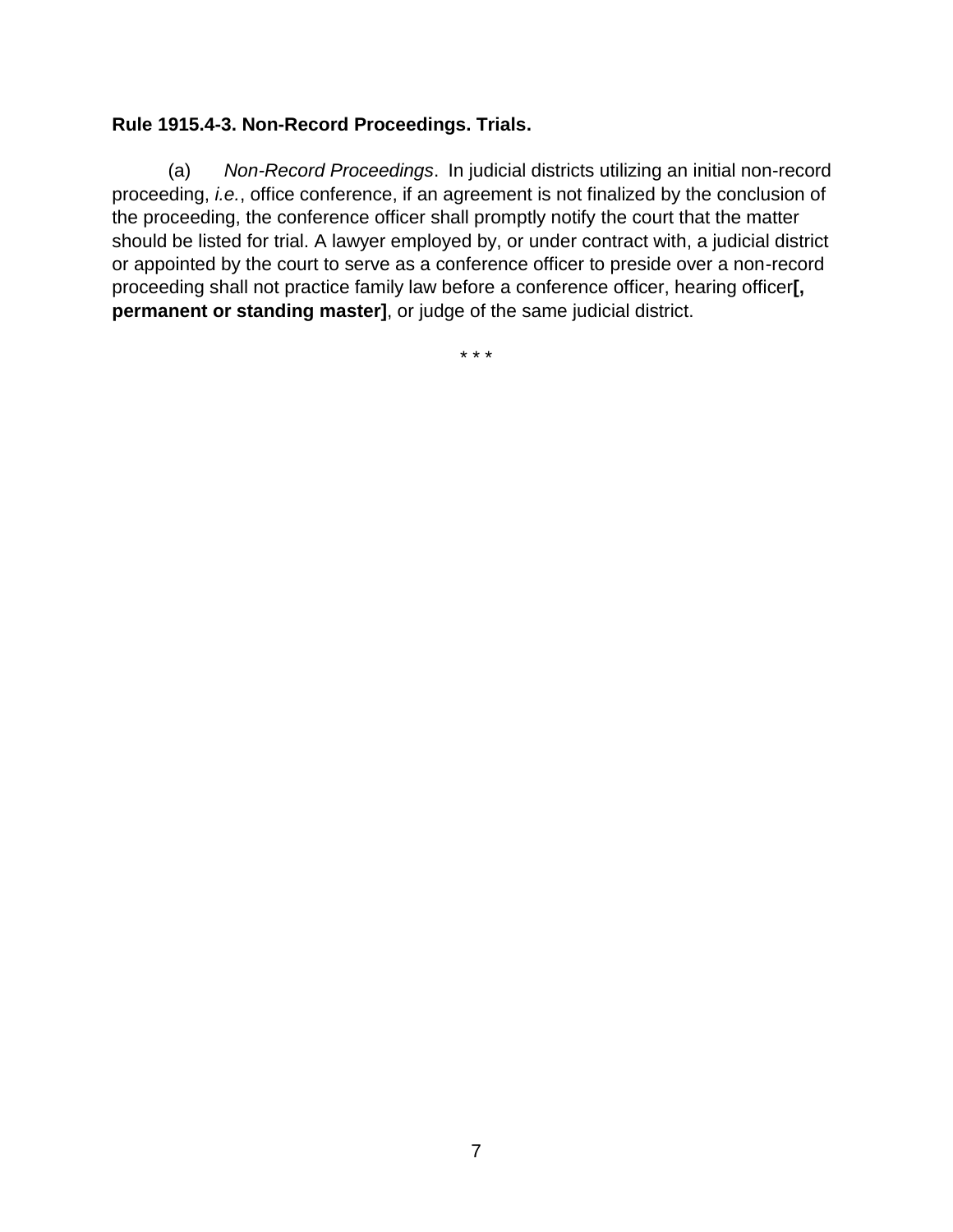# **Rule 1920.1. Definitions. Conformity to Civil Action.**

(a) As used in this chapter[,]**:**

\* \* \*

''divorce,'' divorce from the bonds of matrimony or dissolution of a civil union;

# **"hearing officer," shall have the same meaning as "master" as that term is used in the Divorce Code, 23 Pa.C.S. §§ 3101** *et seq***.**

''marital property rights'' means those rights created solely by Section 3501 of the Divorce Code; and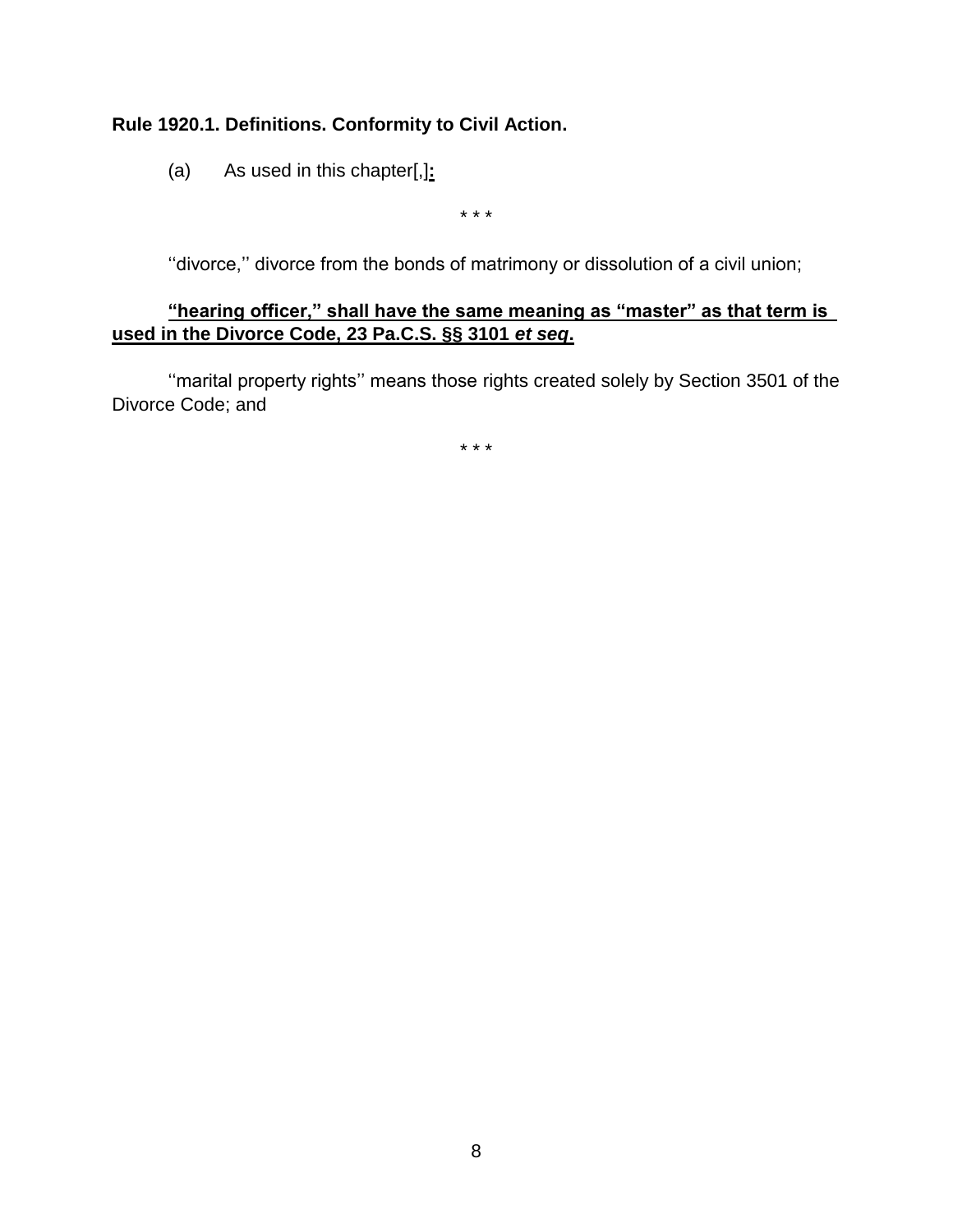# **Rule 1920.31. Joinder of Related Claims. Ancillary Claims. Alimony. Counsel Fees. Costs and Expenses.**

# (a) *Ancillary Claims.*

- (1) If a party has raised a claim for alimony, counsel fees, or costs and expenses, the parties shall file a true copy of the most recent federal income tax return, pay stubs for the preceding six months, a completed Income Statement in the form required by Pa.R.C.P. No. 1910.27(c)(1), and a completed Expense Statement in the form required by Pa.R.C.P. No. 1910.27(c)(2)(B).
	- **(i)** A party may not file a motion for the appointment of a **[master]hearing officer** or a request for court action regarding alimony, counsel fees, or costs and expenses until at least 30 days following the filing of that party's tax returns, Income Statement, and Expense Statement.
	- **(ii)** The other party shall file the tax returns, Income Statement, and Expense Statement within 20 days of service of the moving party's documents.

\* \* \*

# (b) *Alimony.*

(1) Orders for alimony may be enforced as provided by the rules governing actions for support and divorce, and in the Divorce Code.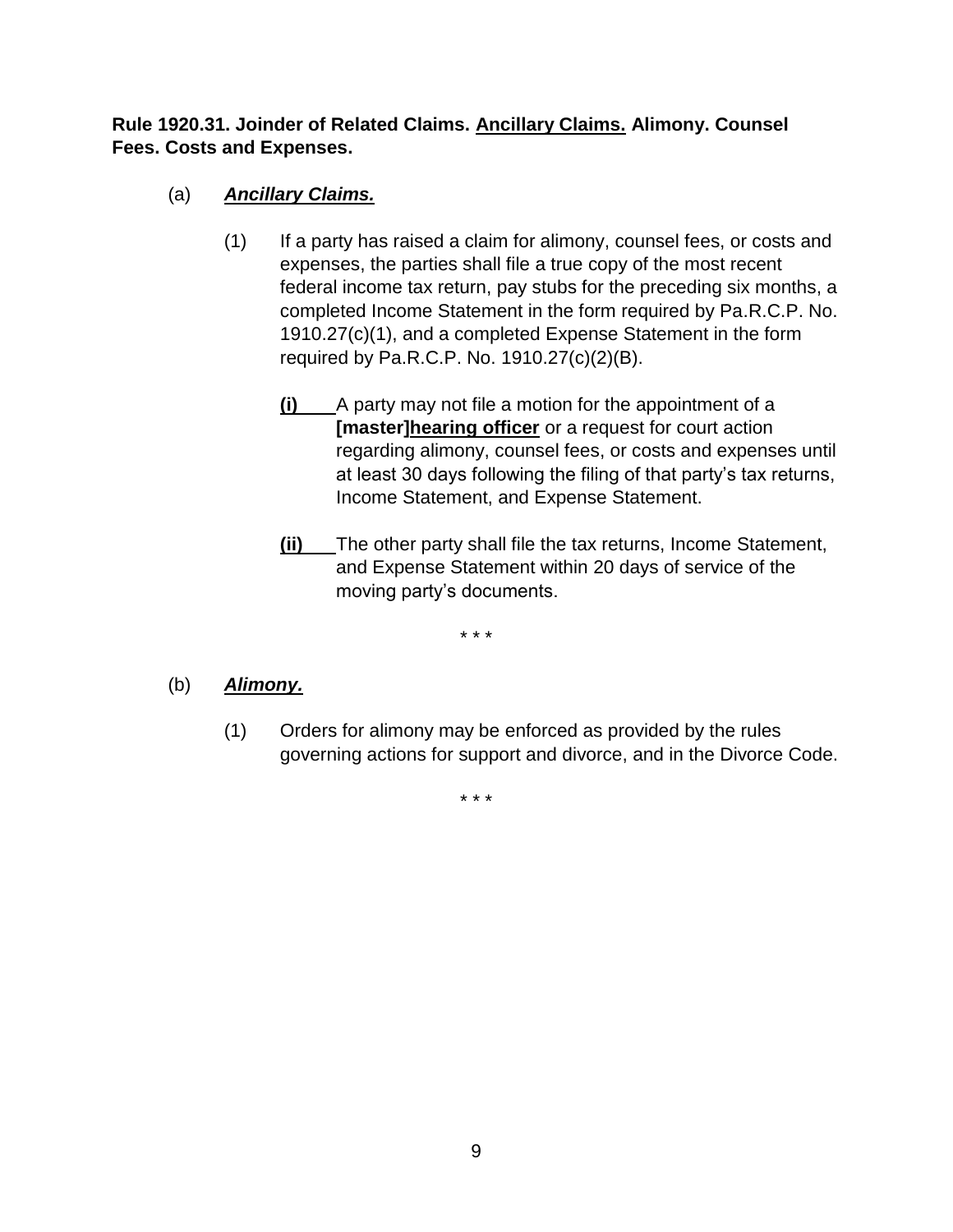# **Rule 1920.33. Joinder of Related Claims. Equitable Division. Enforcement.**

(a) If a pleading or petition raises a claim for equitable division of marital property under Section 3502 of the Divorce Code, the parties shall file and serve on the other party an inventory, which shall include the information in subdivisions **[(1) through (3)](a)(3)(i)-(iii),** and shall be substantially in the form set forth in Pa.R.C.P. No. 1920.75.

- **(1)** Within 20 days of service of the moving party's inventory, the nonmoving party shall file an inventory.
- **(2)** A party may not file a motion for the appointment of a **[master]hearing officer** or a request for court action regarding equitable division until at least 30 days following the filing of that party's inventory.

*Note: See* Pa.R.C.P. No. 1930.1(b). This rule may require attorneys or unrepresented parties to file confidential documents and documents containing confidential information that are subject to the *Case Records Public Access Policy of the Unified Judicial System of Pennsylvania*.

**(3)** The inventory shall set forth as of the date of separation:

- (**[1]i**) a specific description of the marital assets, which either or both parties have a legal or equitable interest, individually or jointly with another person, the name of the co-owners, if applicable, and the marital liabilities, which either party incurred individually or jointly with another person, and the name of any co-debtors, if applicable;
- (**[2]ii**) a specific description of the assets or liabilities claimed to be non-marital and the basis for such claim; and
- (**[3]iii**) the estimated value of the marital and non-marital assets and the amount due for each marital and non-marital liability. \* \* \*

(b) Within the time required by order of court or written directive of the **[master]hearing officer** or, if none, at least 60 days before the scheduled hearing on the claim for equitable division, the parties shall file and serve upon the other party a pre-trial statement. The pre-trial statement shall include the following matters, together with any additional information required by special order of the court: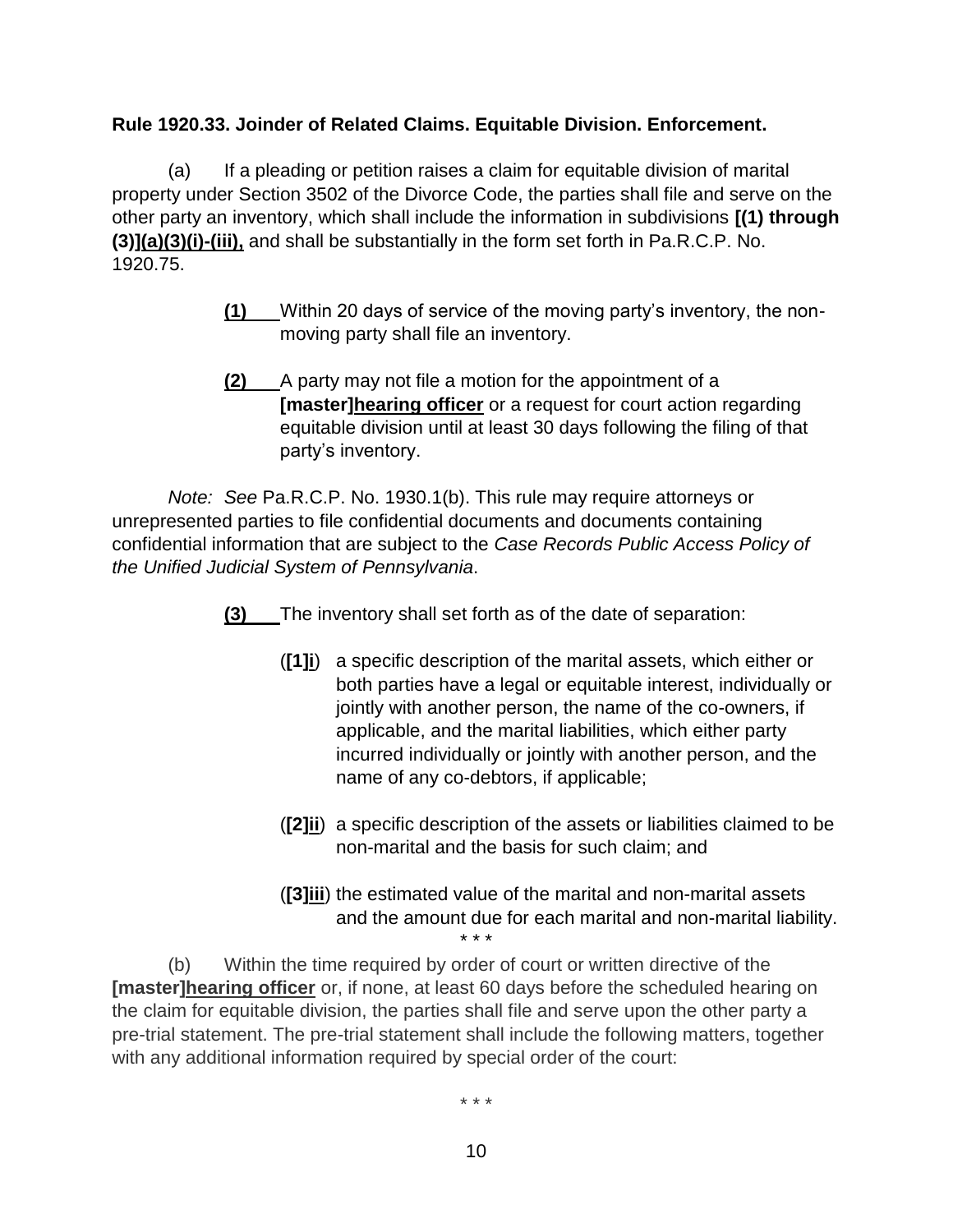**Rule 1920.42. Obtaining Divorce Decrees under Section 3301(c) or Section 3301(d) of the Divorce Code. Affidavits and Counter-Affidavits. Requirements of the Affidavit of Consent. Ancillary Claims. Orders Approving Grounds for Divorce. Notice of Intention to File the Praecipe to Transmit Record. Praecipe to Transmit Record.**

(a) *Obtaining a divorce decree under Section 3301(c)(1) of the Divorce Code.*

\* \* \*

(3) After the court enters an order approving grounds for divorce, a party may request, consistent with the judicial district's local rules and procedures, that the court either hears the ancillary claims or appoints a **[master]hearing officer** to hear the ancillary claims as outlined in Pa.R.C.P. No. 1920.51.

*Note*: *See* Pa.R.C.P. No. 1920.74 for the Motion for Appointment of **[Master]Hearing Officer**.

\* \* \*

- (b) *Obtaining a divorce decree under Section 3301(c)(2) of the Divorce Code.*
	- (1) If a party has filed a complaint requesting a divorce on the ground of irretrievable breakdown and a party has been convicted of a personal injury crime against his or her spouse, the court shall enter a decree in divorce after:

- (iii) the filed affidavits and a blank Counter-Affidavit under Section 3301(c)(2) of the Divorce Code have been served on the other party consistent with Pa.R.C.P. No. 1930.4, and the other party has admitted or failed to deny the averments in the Affidavit to Establish Presumption of Consent under Section 3301(c)(2) of the Divorce Code;
	- (A) If a party files a Counter-Affidavit under Section 3301(c)(2) of the Divorce Code denying an averment in the Affidavit to Establish Presumption of Consent under Section 3301(c)(2) of the Divorce Code, either party may present a motion requesting the court resolve the issue.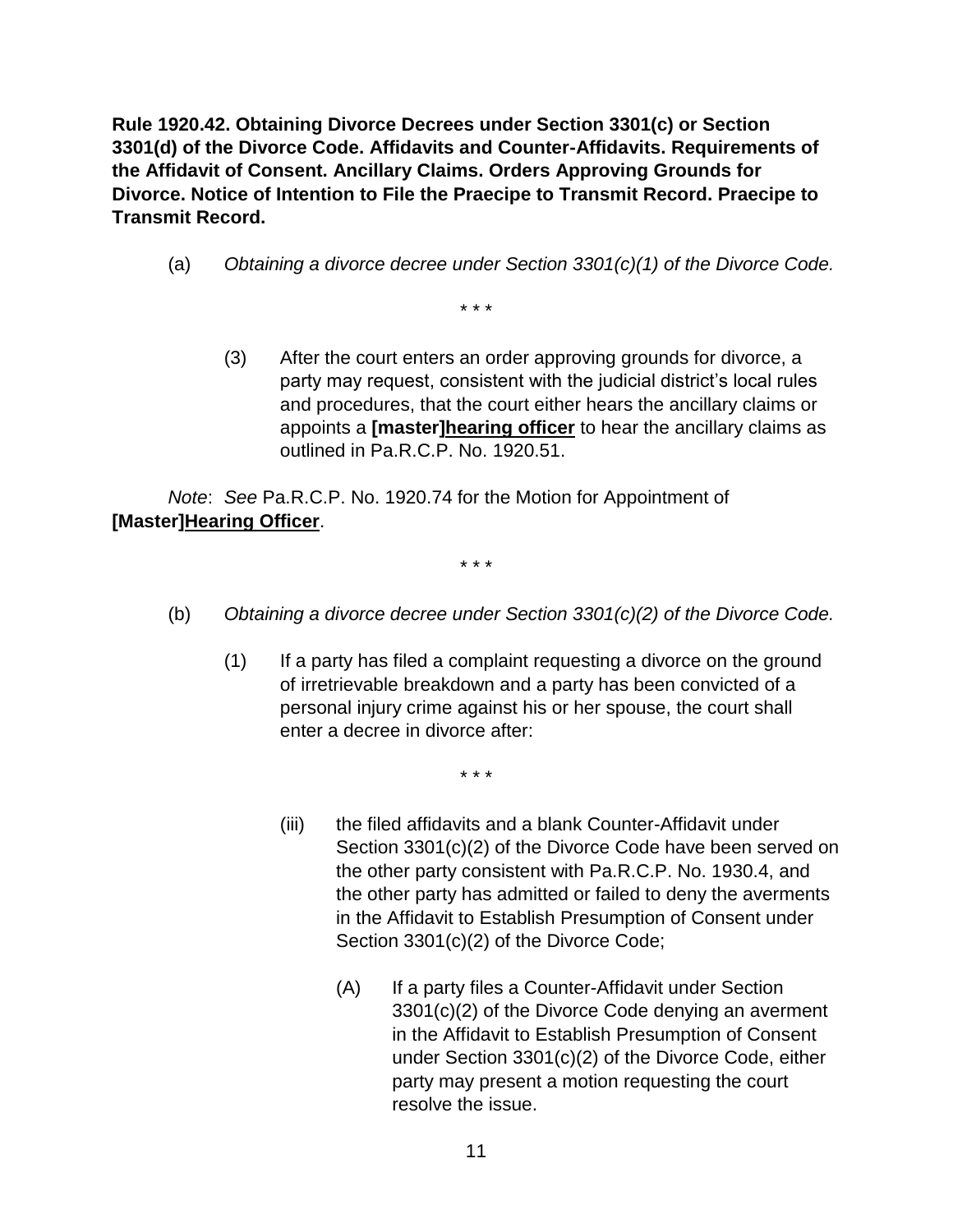(B) After presentation of the motion in subdivision (A), the court may hear the testimony or, consistent with Pa.R.C.P. No. 1920.51(a)(1)(ii)(D), appoint a **[master]hearing officer** to hear the testimony and to issue a report and recommendation.

\* \* \*

(3) After the court enters an order approving grounds for divorce, a party may request, consistent with the judicial district's local rules and procedures, that the court either hears the ancillary claims or appoints a **[master]hearing officer** to hear the ancillary claims as outlined in Pa.R.C.P. No. 1920.51.

*Note*: *See* Pa.R.C.P. No. 1920.74 for the Motion for Appointment of **[Master]Hearing Officer**.

\* \* \*

- (c) *Obtaining a divorce decree under Section 3301(d) of the Divorce Code.*
	- (1) If a party has filed a complaint requesting a divorce on the ground of irretrievable breakdown and the requisite separation period has elapsed, the court shall enter a decree in divorce after:

\* \* \*

(iii) the filed affidavit and a blank Counter-Affidavit under Section 3301(d) of the Divorce Code have been served on the other party consistent with Pa.R.C.P. No. 1930.4, and the other party has admitted or failed to deny the averments in the Affidavit under Section 3301(d) of the Divorce Code;

\* \* \*

(B) After presentation of the motion in subdivision (A), the court may hear the testimony or, consistent with Pa.R.C.P. No. 1920.51(a)(1)(ii)(D), appoint a **[master]hearing officer** to hear the testimony and to issue a report and recommendation.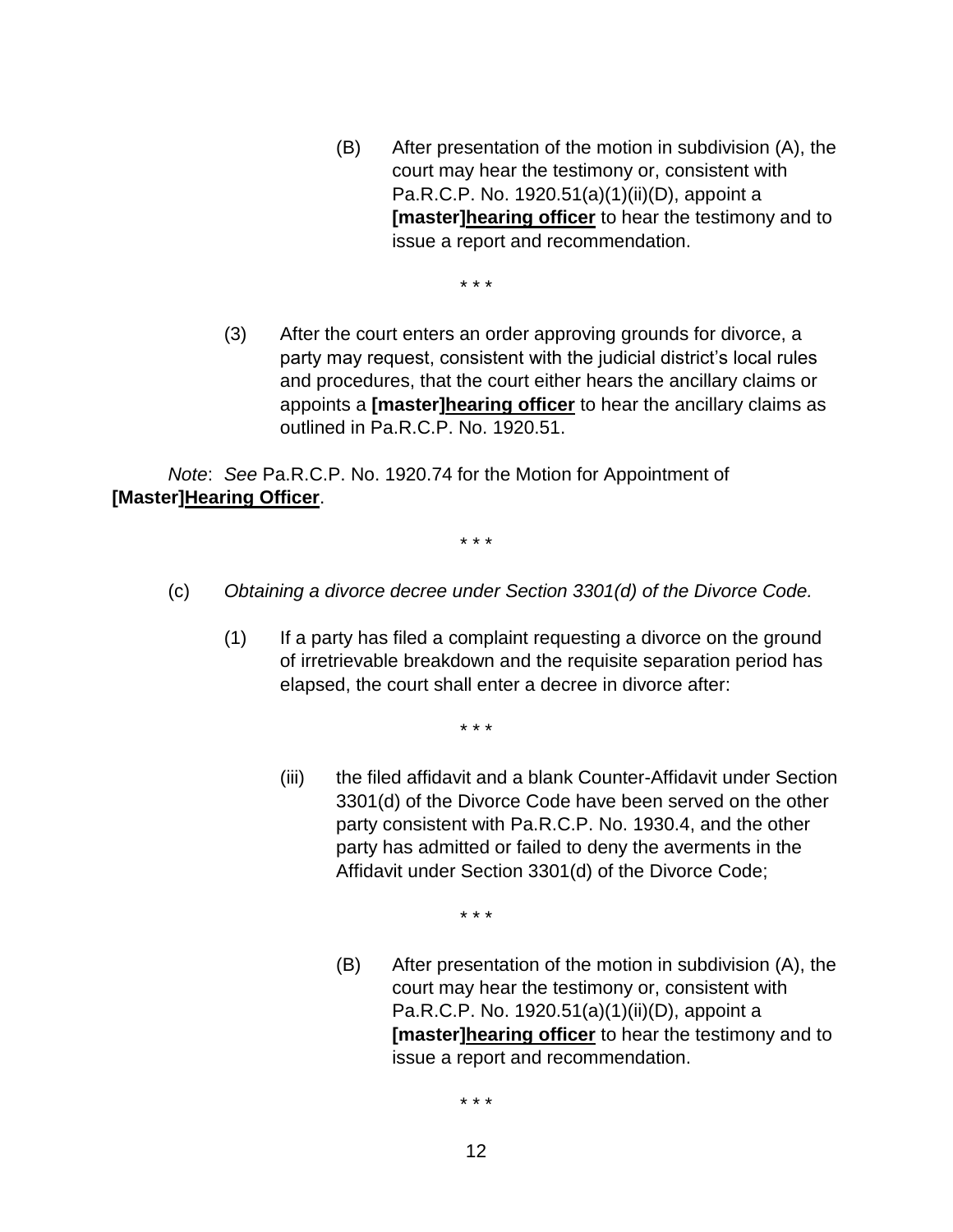(3) After the court enters an order approving grounds for divorce, a party may request, consistent with the judicial district's local rules and procedures, that the court either hears the ancillary claims or appoints a **[master]hearing officer** to hear the ancillary claims as outlined in Pa.R.C.P. No. 1920.51.

*Note*: *See* Pa.R.C.P. No. 1920.74 for the Motion for Appointment of **[Master]Hearing Officer**.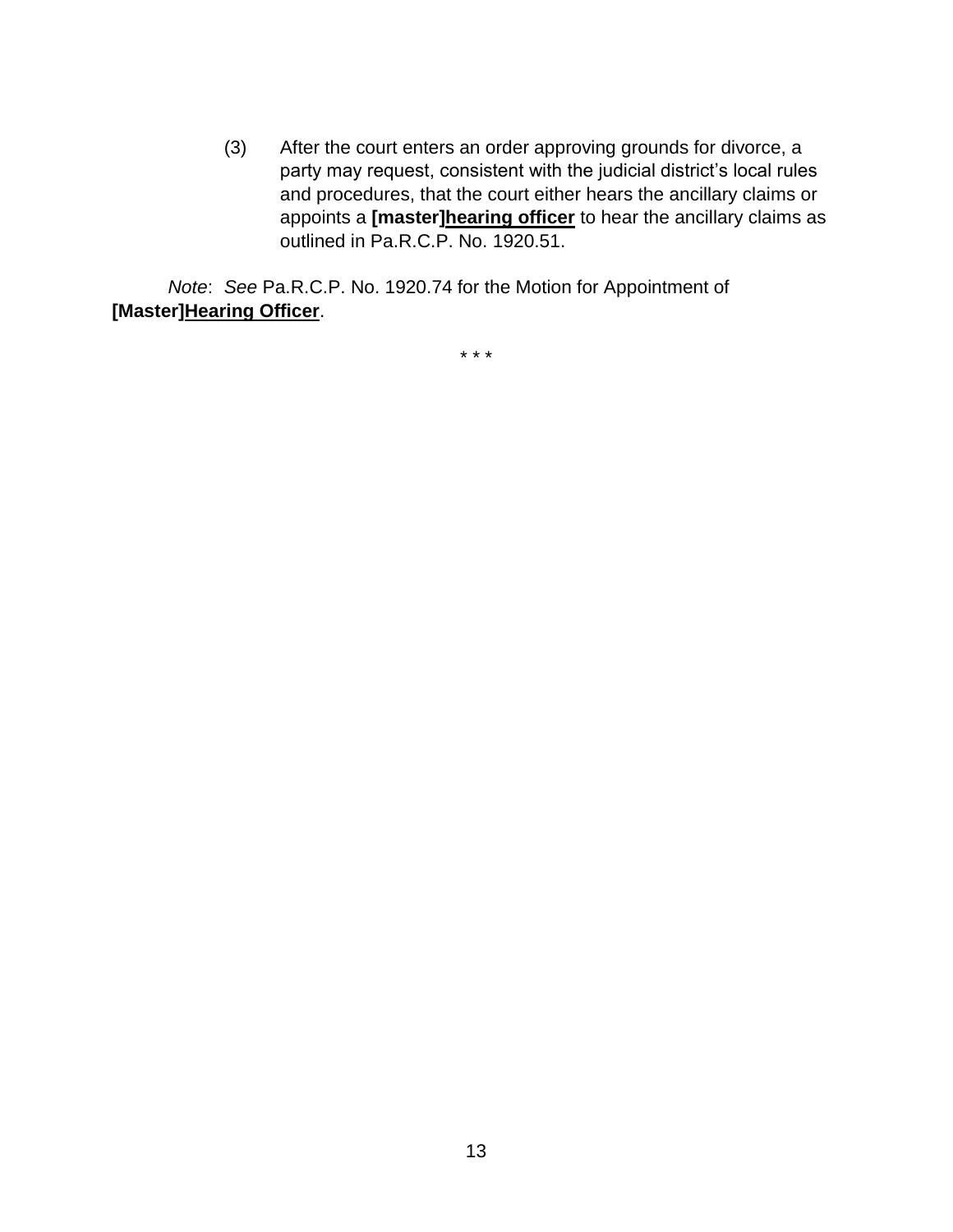#### **Rule 1920.45. Counseling.**

\* \* \*

(d) If the court has referred a divorce action to a **[master]hearing officer** and a party requests counseling pursuant to the Divorce Code, without leave of court, the **[master]hearing officer** may require counseling and continue the hearing pending the counselor's report.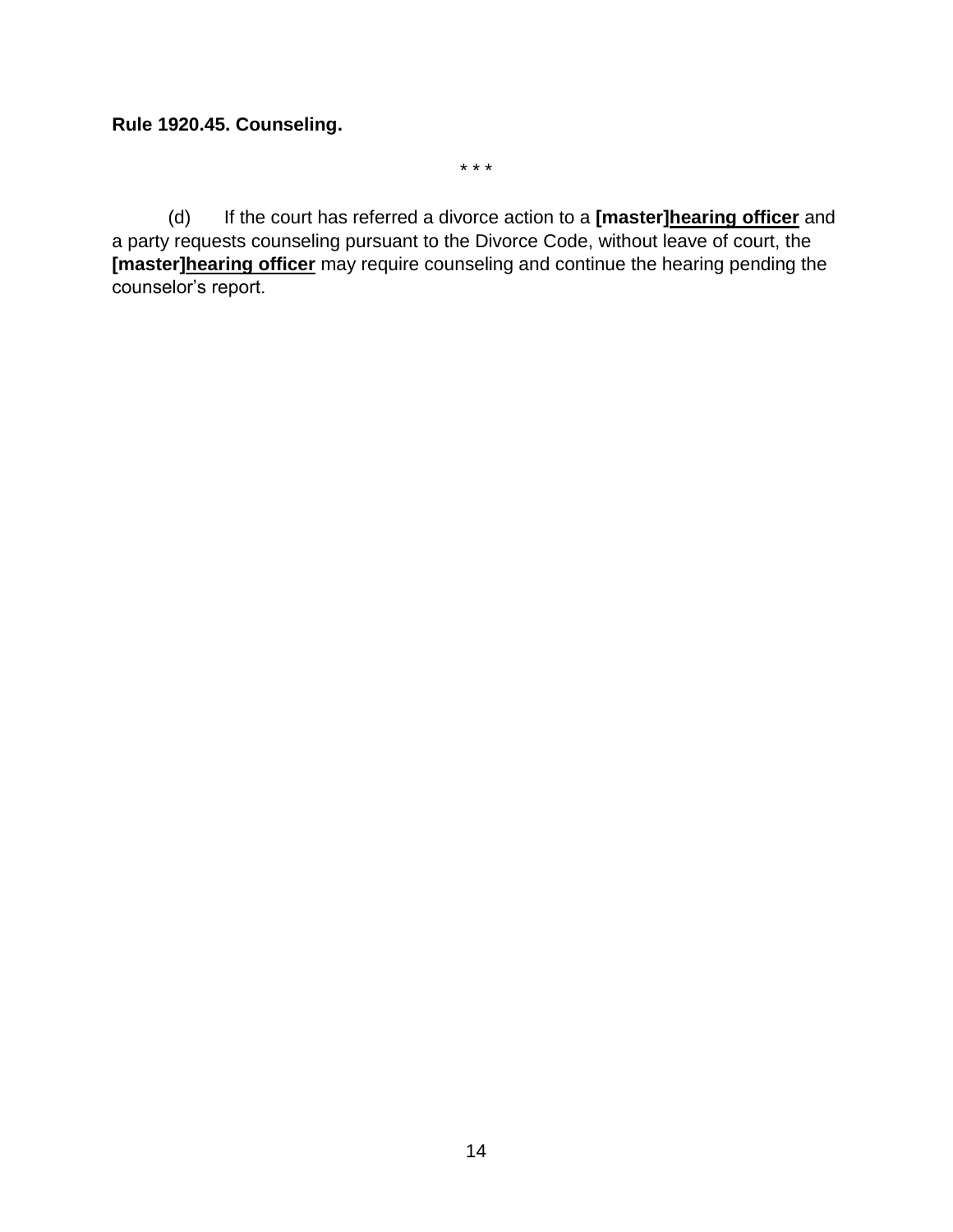# **Rule 1920.46. Affidavit of Non-Military Service.**

If the defendant fails to appear in the action, the plaintiff shall file an affidavit regarding military service with the motion for appointment of a **[master]hearing officer**, prior to a trial by the court, or with the plaintiff's affidavit required by Pa.R.C.P. No. 1920.42(b)(1)(ii) and (c)(1)(ii).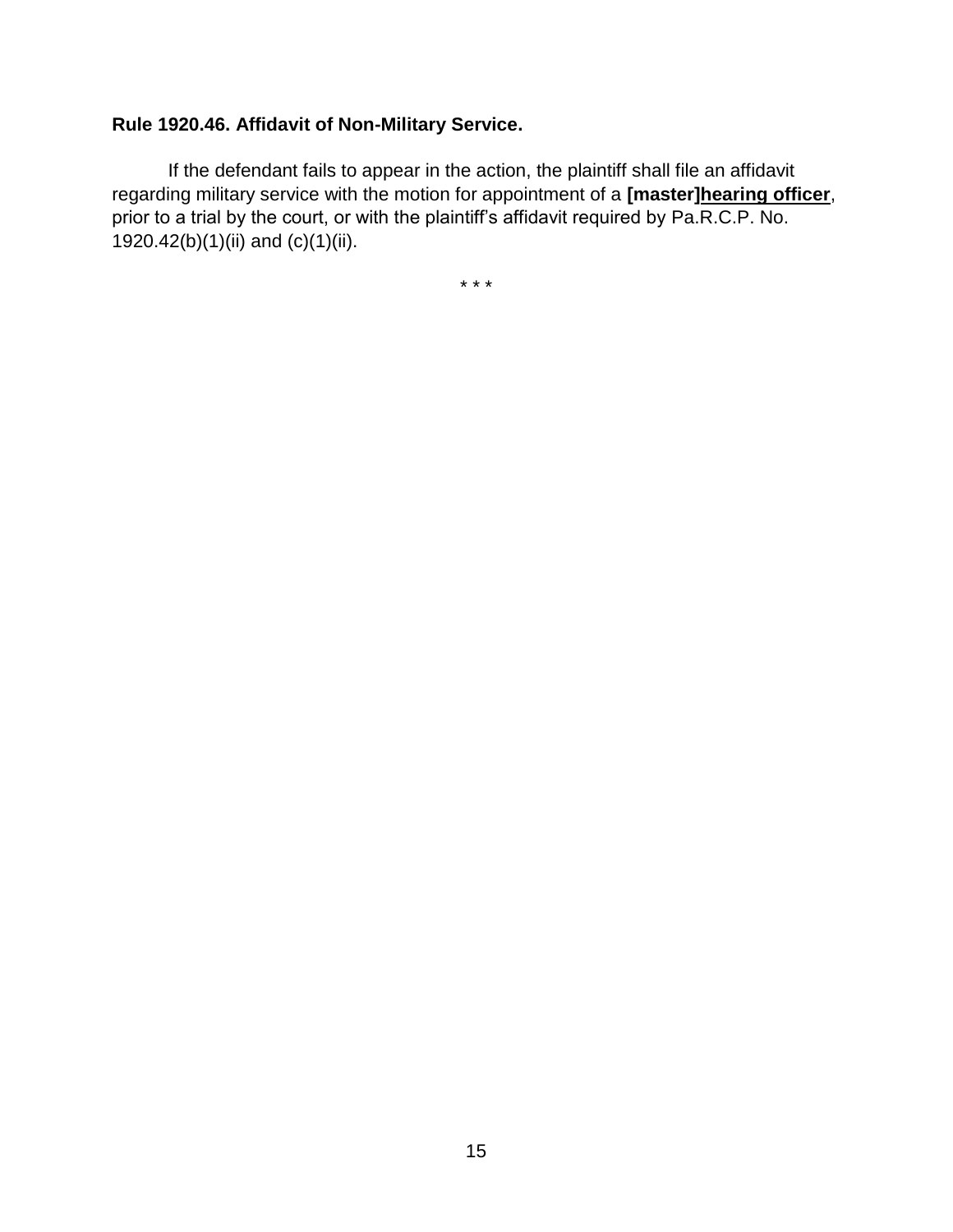**Rule 1920.51. Hearing by the Court. Appointment of [Master]Hearing Officer. Notice of Hearing.**

- (a) In an action of divorce or annulment:
	- (1) the court may:
		- (i) hear the testimony; or
		- (ii) upon motion of a party or of the court, appoint a **[master]hearing officer**:

\* \* \*

(2) the court shall not appoint a **[master]hearing officer**:

\* \* \*

*Note*: Section 3321 of the Divorce Code prohibits the appointment of a **[master]hearing officer** as to the claims of custody and paternity. However, as set forth in Pa.R.C.P. No. 1920.91(3), the Supreme Court of Pennsylvania suspended Section 3321 insofar as that section prohibits the appointment of **[masters]a hearing officer** in partial physical custody cases.

- (3) The Motion for the Appointment of a **[Master]Hearing Officer** and the order shall be substantially in the form prescribed by Pa.R.C.P. No. 1920.74. The order appointing the **[master]hearing officer** shall specify the issues or ancillary claims that are referred to the **[master]hearing officer**.
- (4) A permanent or standing **[master]hearing officer** employed by or under contract with a judicial district or appointed by the court shall not practice family law before a conference officer, hearing officer, permanent or standing **[master]hearing officer**, or judge of the same judicial district.

*Note*: Conference officers preside at office conferences under Pa.R.C.P. No. 1910.11. Hearing officers preside at hearings under Pa.R.C.P. No. 1910.12. The appointment of **[master]hearing officer** to hear actions in divorce or annulment is authorized by Section 3321 of the Divorce Code.

(b) Written notice of the hearing shall be given to each attorney of record by the **[master]hearing officer**. If a **[master]hearing officer** has not been appointed, the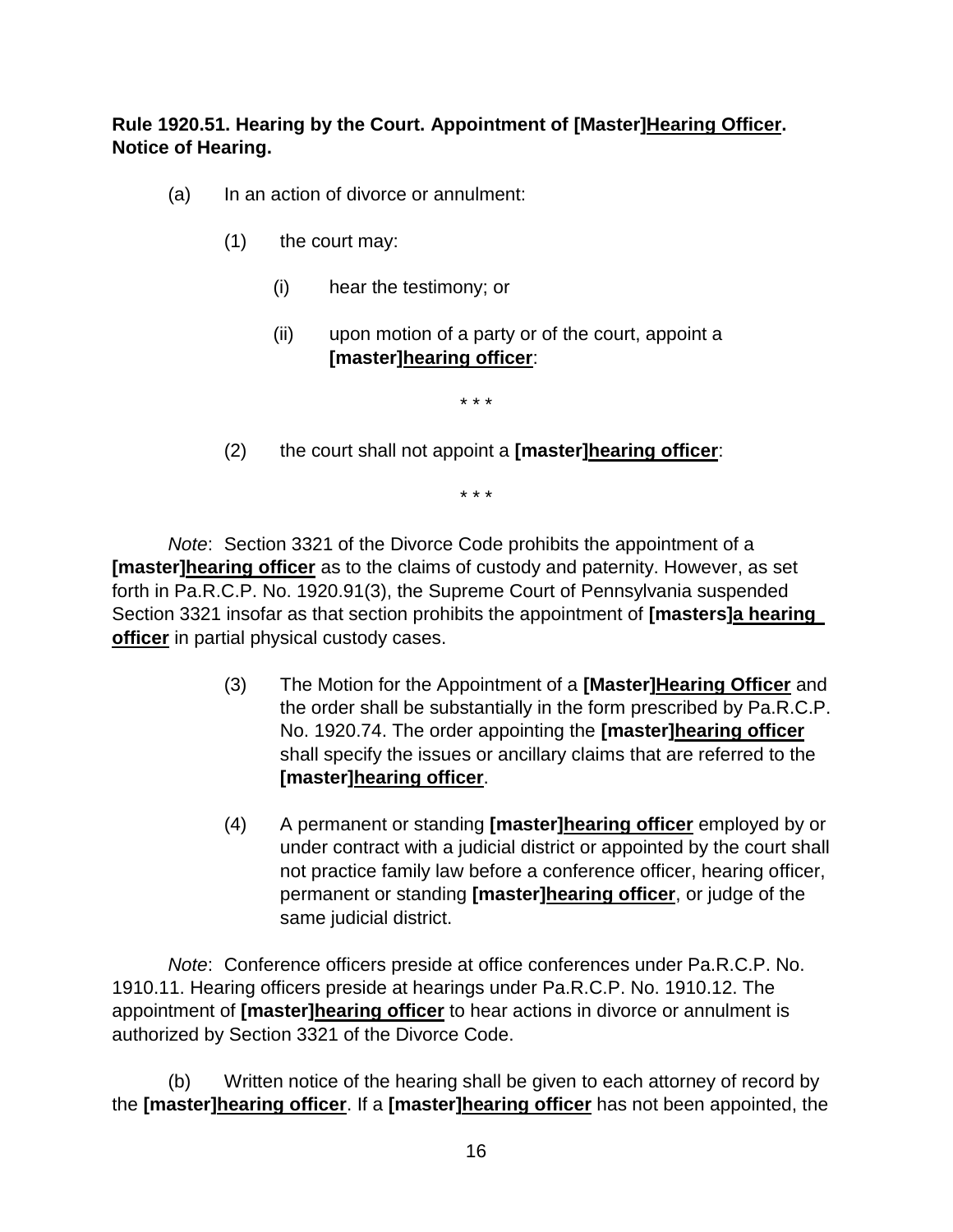prothonotary, clerk**,** or other officer designated by the court shall give the notice.

(c) If no attorney has appeared of record for a party, notice of the hearing shall be given to the party by the **[master]hearing officer**, or if a **[master]hearing officer** has not been appointed, by the prothonotary, clerk**,** or other officer designated by the court, as follows: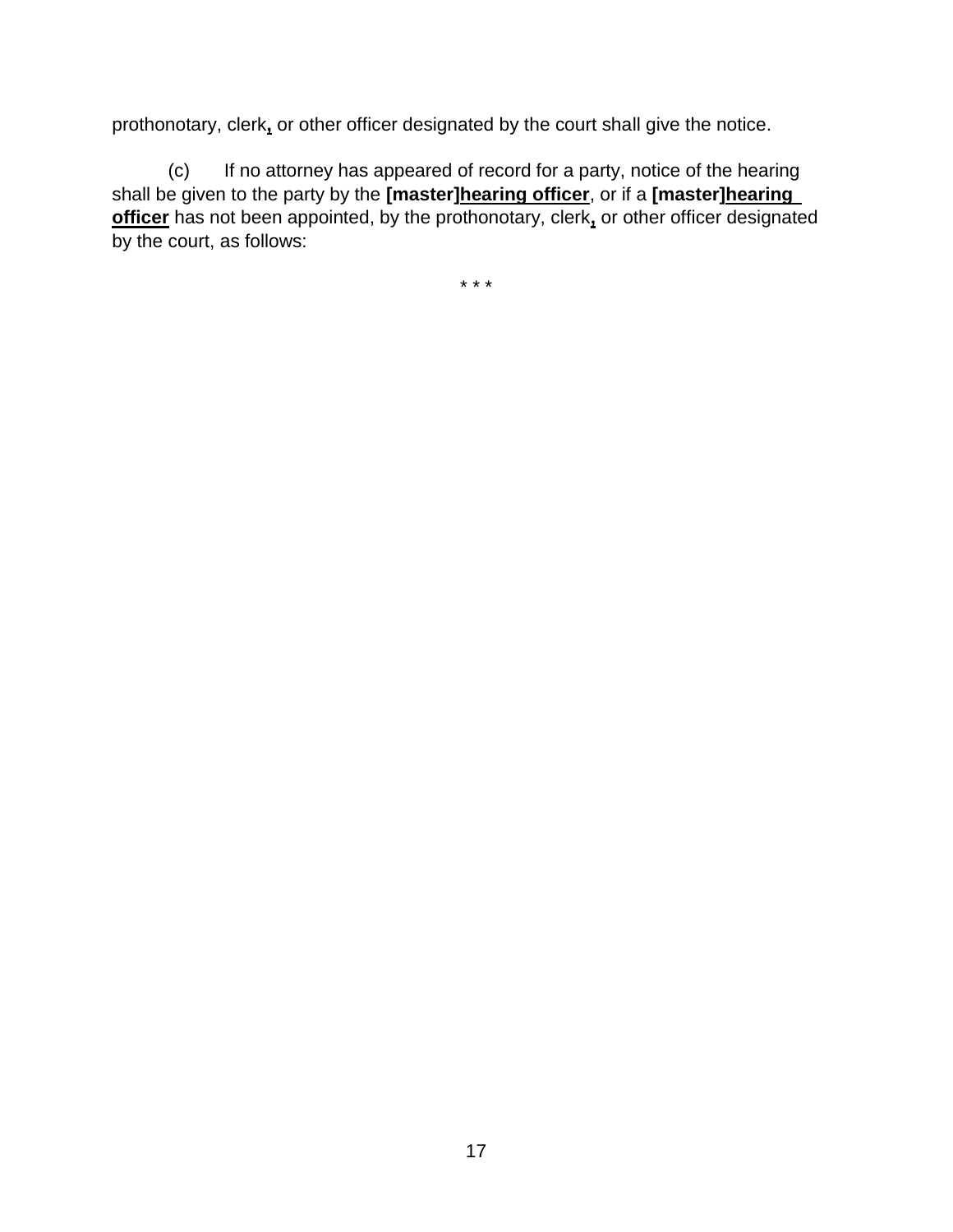# **Rule 1920.53. Hearing by [Master]Hearing Officer. Report.**

In an action for divorce or annulment that has been referred to a **[master]hearing officer**, the **[master's]hearing officer's** report and recommendation shall include findings of fact, conclusions of law, and a recommended disposition of the case or issue.

(a) The findings of fact shall include, as appropriate for the circumstances and issues before the **[master]hearing officer**:

- (1) the method and date of service of process;
- (2) the manner and date of service of the notice of the **[master's]hearing officer's** hearing or the **[master's]hearing officer's** efforts to notify the parties;

\* \* \*

(b) The conclusions of law shall include a discussion of the law as it relates to the facts, as well as the legal conclusions reached by the **[master]hearing officer**.

(c) If a divorce or an annulment is recommended, the **[master]hearing officer** shall attach a proposed decree to the report and recommendation.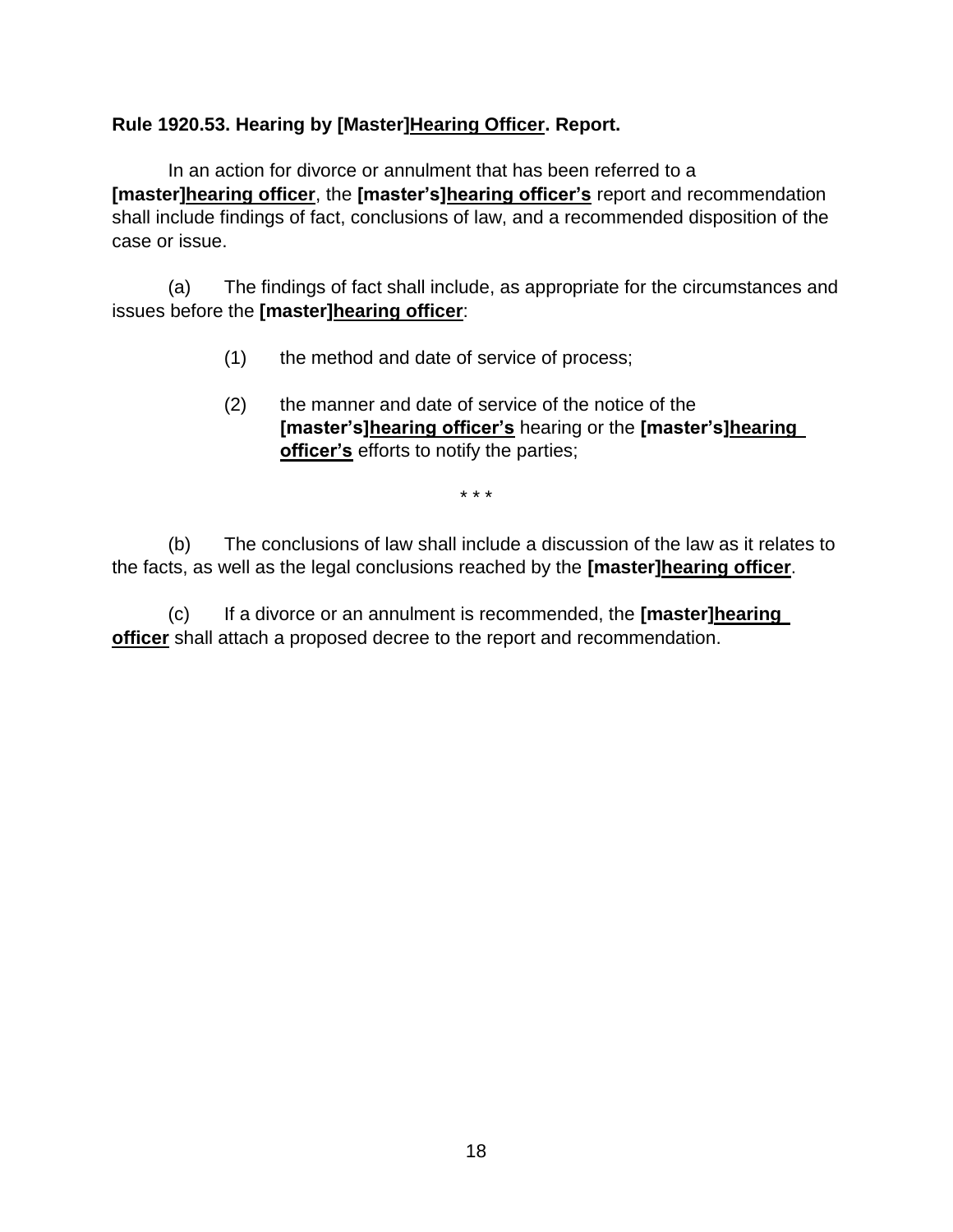# **Rule 1920.54. Hearing by [Master]Hearing Officer. Report. Related Claims.**

(a) If claims for counsel fees and costs and expenses have been referred to a **[master]hearing officer** pursuant to Pa.R.C.P. No. 1920.51(a), the **[master's]hearing officer's** report shall contain a separate section captioned "Counsel Fees and Costs and Expenses**[".]."** The report may be in a narrative form stating the reasons for the recommendation and shall include a proposed order stating:

\* \* \*

(b) If a claim for alimony has been referred to a **[master]hearing officer**, the report shall contain a separate section captioned "Alimony." The report shall conform to the requirements of subdivision (a) and, in addition, shall set forth**:**

\* \* \*

(c) If a claim for the determination and distribution of existing property rights and interests between the parties has been referred to a **[master]hearing officer**, the report shall contain a separate section captioned "Division of Property." The section shall be divided into two parts**[,]:**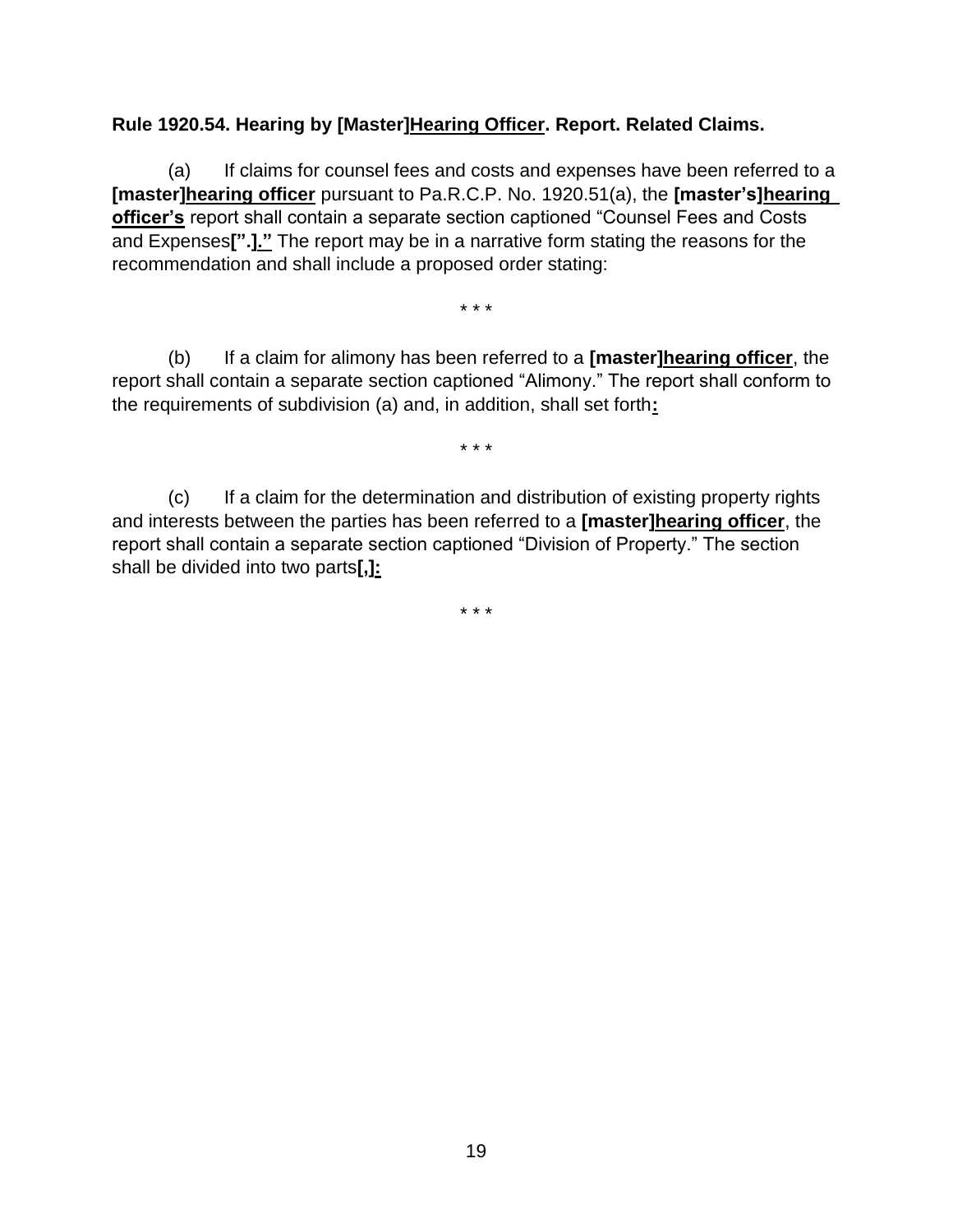# **Rule 1920.55-1. Alternative Hearing Procedures for Matters Referred to a [Master]Hearing Officer.**

(a) Matters referred to a **[master]hearing officer** for hearing shall proceed as prescribed by Pa.R.C.P. No. 1920.55-2 unless the court by local rule adopts the alternative procedure of Pa.R.C.P. No. 1920.55-3.

(b) The president judge or the administrative judge of Family Division of each county shall certify that all divorce proceedings which are referred to a **[master]hearing officer** in that county are conducted in accordance with either Pa.R.C.P. No. 1920.55-2 or Pa.R.C.P. No. 1920.55-3. The certification shall be filed with the Domestic Relations Procedural Rules Committee and shall be substantially in the following form:

I hereby certify that \_\_\_\_\_\_\_\_\_\_ County conducts its divorce proceedings that are referred to a **[master]hearing officer** in accordance with Pa.R.C.P. No.

(PRESIDENT JUDGE) (ADMINISTRATIVE JUDGE)

\_\_\_\_\_\_\_\_\_\_\_\_\_\_\_\_\_\_\_\_\_\_\_\_\_\_\_\_\_\_\_\_\_\_\_\_

\_\_\_\_\_\_\_\_\_\_.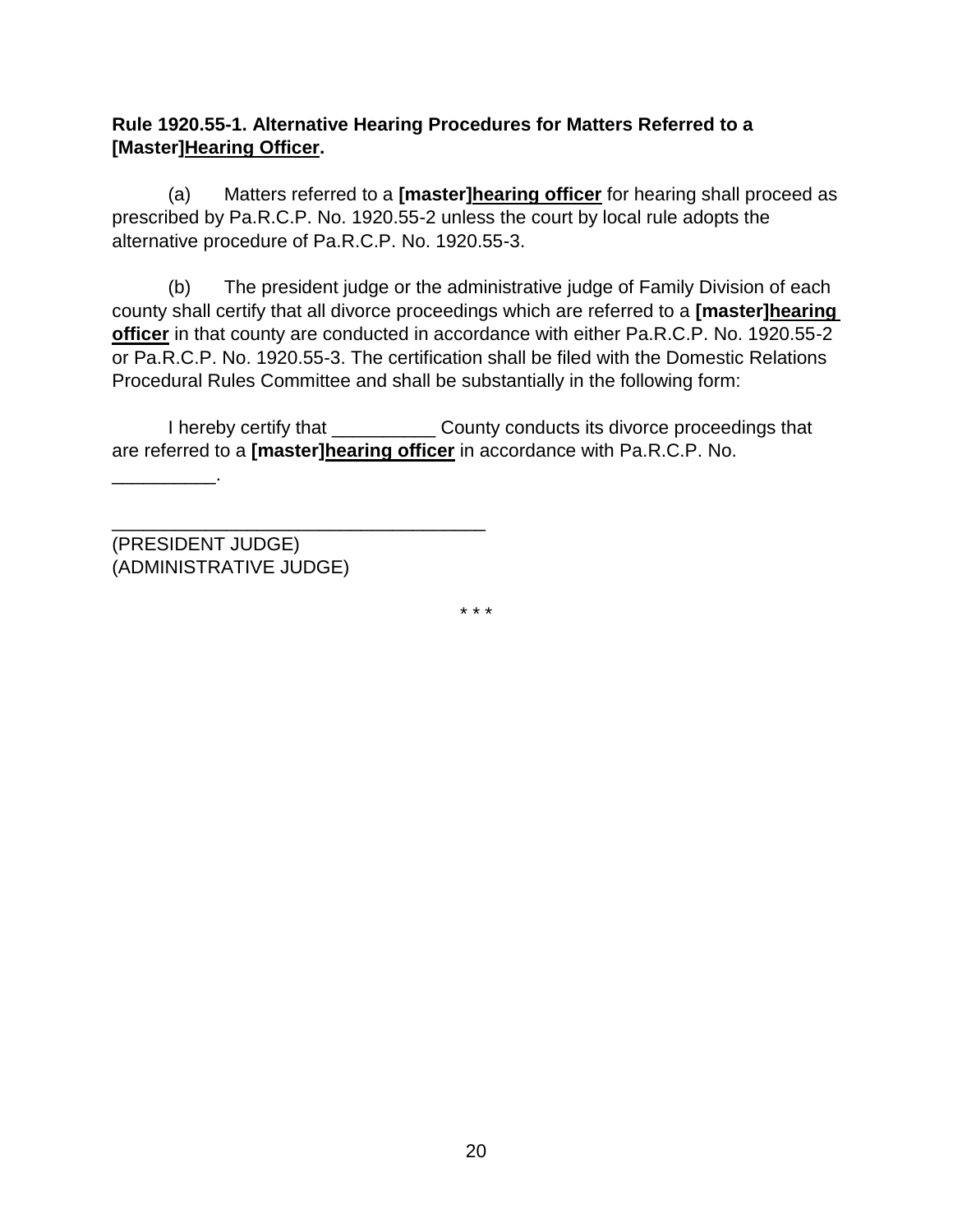# **Rule 1920.55-2. [Master's]Hearing Officer's Report. Notice. Exceptions. Final Decree.**

- (a) After conclusion of the hearing, the **[master]hearing officer** shall:
	- (1) file the record and the report within**:**
		- (i) twenty days in uncontested actions**;** or**[;]**
		- (ii) thirty days from the last to occur of the receipt of the transcript by the **[master]hearing officer** or close of the record in contested actions; and
	- (2) immediately serve upon counsel for each party, or, if unrepresented, upon the party, a copy of the report and recommendation and written notice of the right to file exceptions.

(b) Within **[twenty]20** days of the date of receipt or the date of mailing of the **[master's]hearing officer's** report and recommendation, whichever occurs first, any party may file exceptions to the report or any part thereof, to rulings on objections to evidence, to statements or findings of fact, to conclusions of law, or to any other matters occurring during the hearing. Each exception shall set forth a separate objection precisely and without discussion. Matters not covered by exceptions are deemed waived unless, prior to entry of the final decree, leave is granted to file exceptions raising those matters.

(c) If exceptions are filed, any other party may file exceptions within **[twenty]20** days of the date of service of the original exceptions. The court shall hear argument on the exceptions and enter a final decree.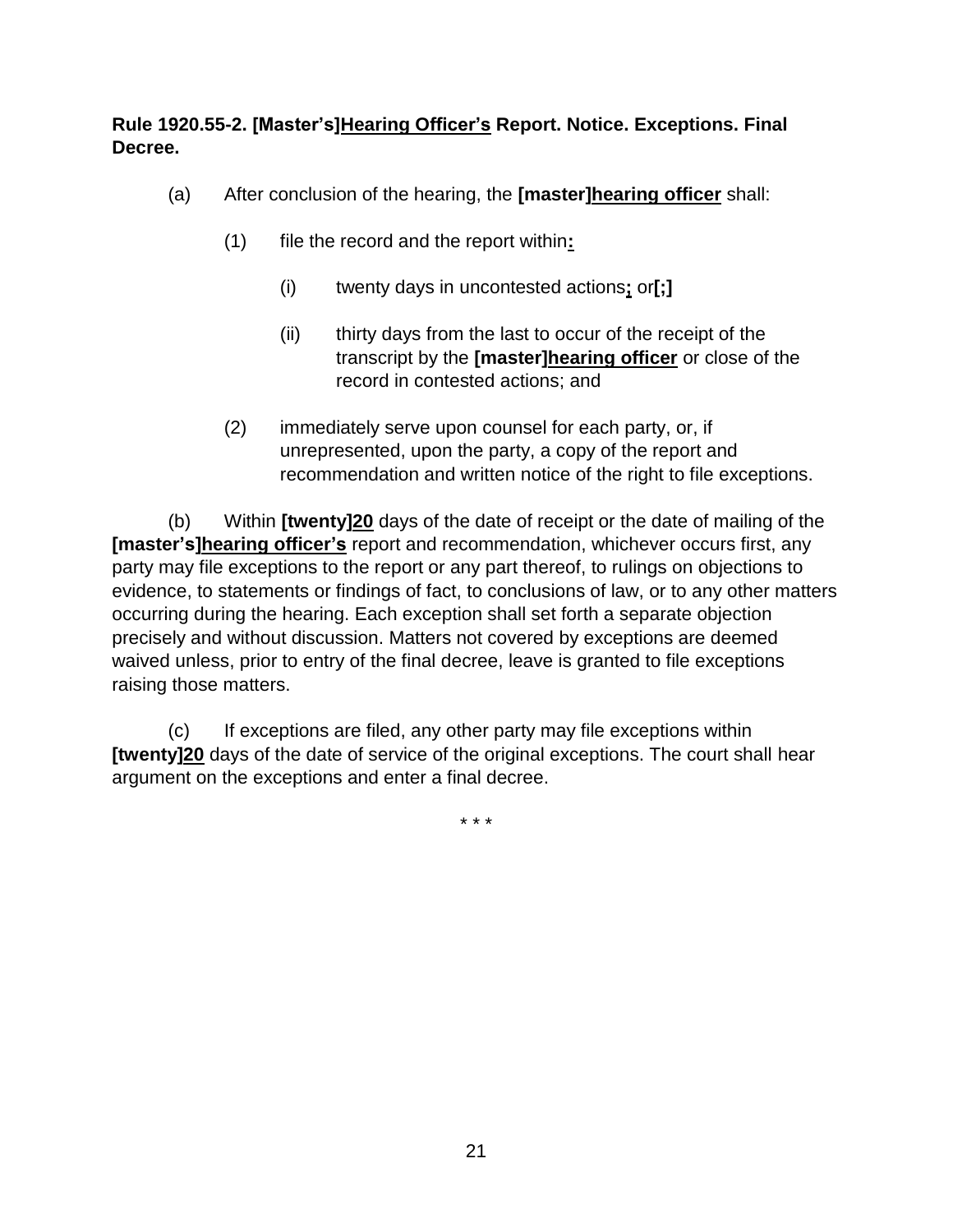**Rule 1920.55-3. [Master's]Hearing Officer's Report. Notice. Hearing De Novo. Final Decree.**

\* \* \*

- (b) After the conclusion of hearing, the **[master]hearing officer** shall:
	- (1) file the report within**:**
		- (i) twenty days in uncontested actions**;** or**[;]**
		- (ii) thirty days in contested actions; and
	- (2) immediately serve upon counsel for each party, or, if unrepresented, upon the party, a copy of the report and recommendation, and written notice of the right to demand a hearing **[de novo]***de novo*.

(c) Within **[twenty]20** days of the date the **[master's]hearing officer's** report is mailed or received, whichever occurs first, any party may file a written demand for a hearing **[de novo]***de novo*. If a demand is filed, the court shall hold a hearing **[de novo]***de novo* and enter a final decree.

(d) If no demand for **[de novo]***de novo* hearing is filed within the **[twenty]20** day period, the court shall review the report and recommendation and, if approved, shall enter a final decree.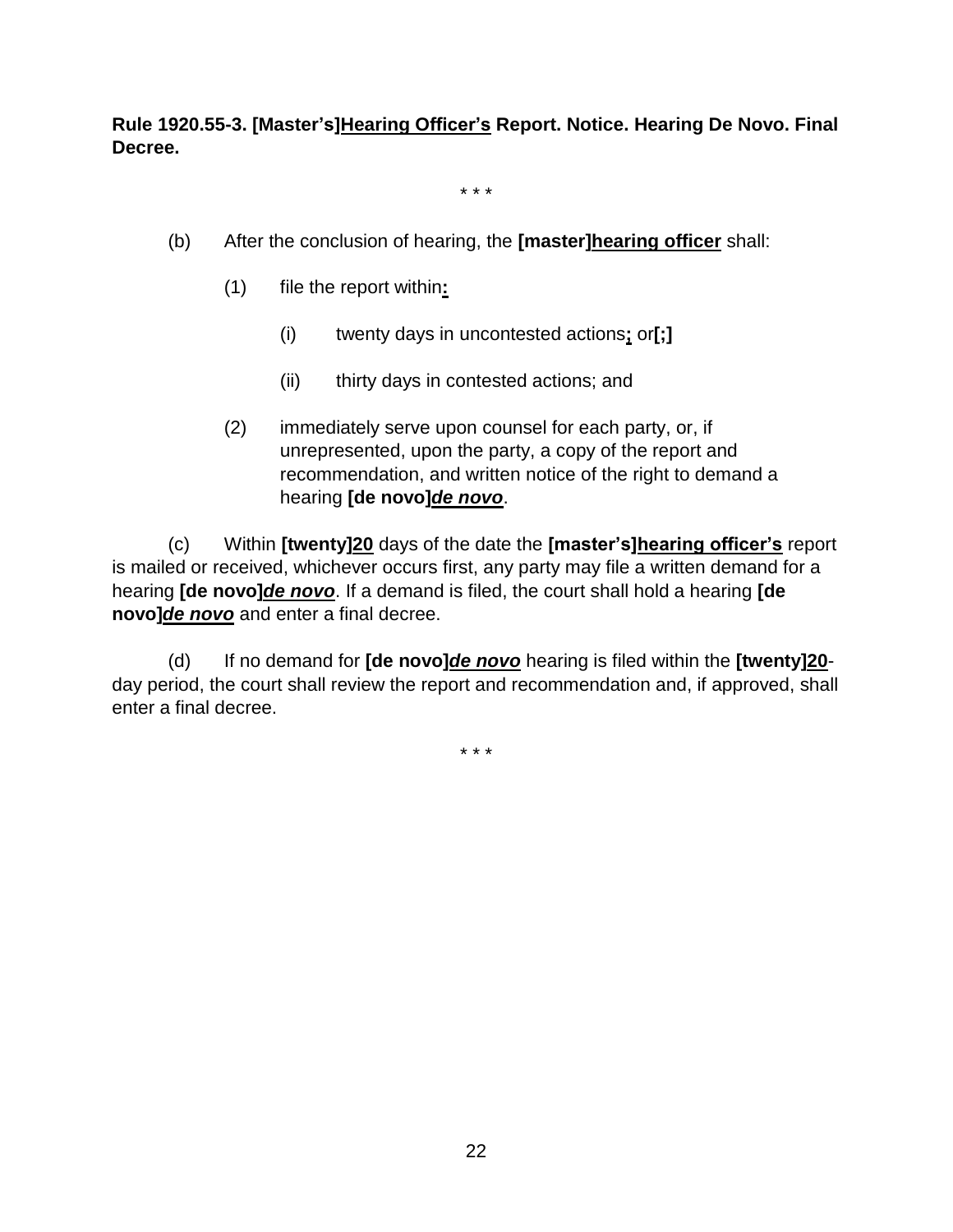# **Rule 1920.61. Testimony Outside the County.**

On motion of a party and upon such terms as it may order, the court may authorize and direct the **[master]hearing officer** to take testimony of witnesses within any other county of the Commonwealth or in any other state or territory subject to the jurisdiction of the United States, or in any foreign country.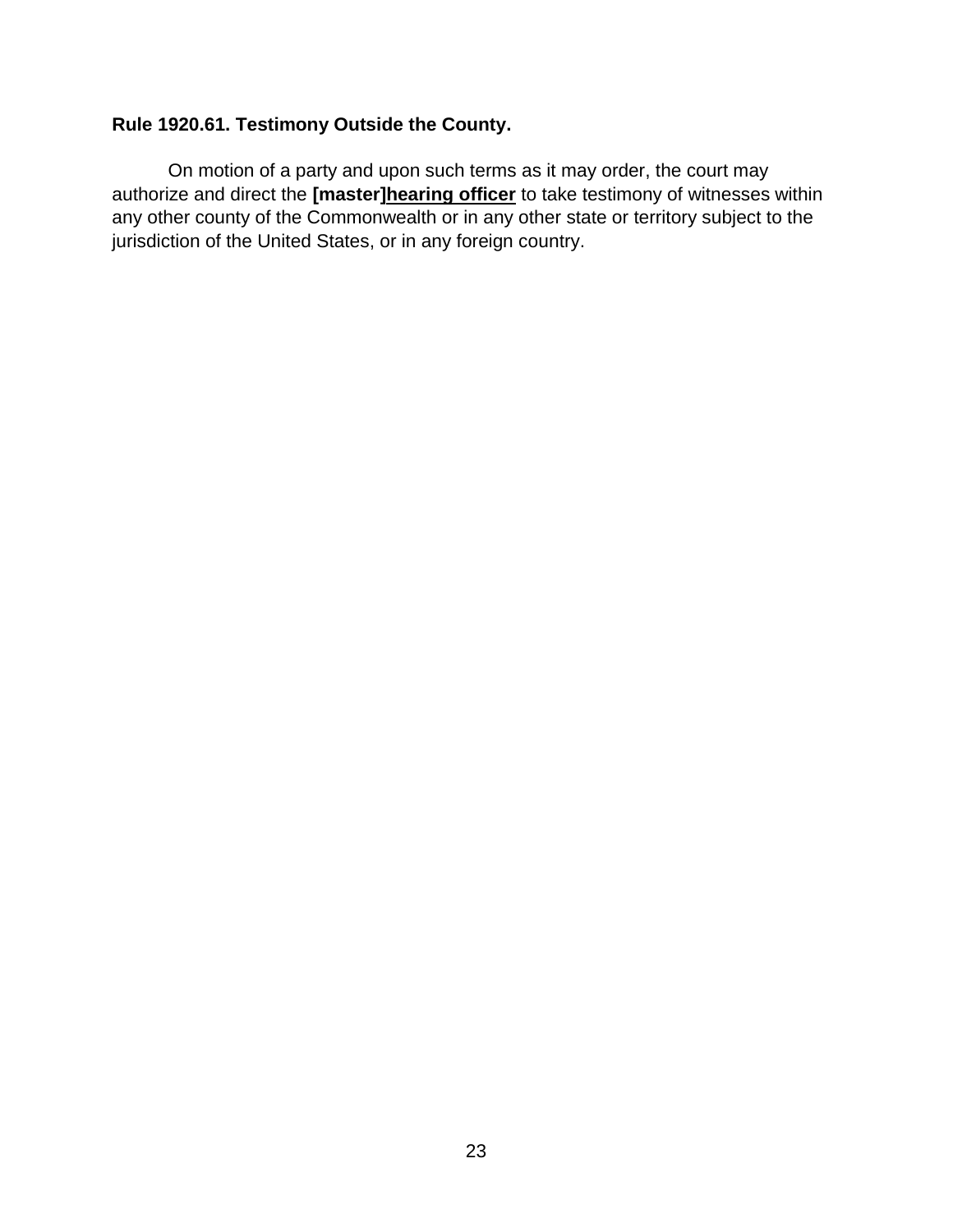# **Rule 1920.74. Form of Motion for Appointment of [Master]Hearing Officer. Order.**

(a) The motion for appointment of a **[master]hearing officer** shall be substantially in the following form:

# (Caption)

# MOTION FOR APPOINTMENT OF **[MASTER]HEARING OFFICER**

\_\_\_\_\_\_\_\_\_\_\_\_\_\_\_\_\_\_\_\_\_\_\_\_\_\_\_\_\_\_ (Plaintiff) (Defendant) moves the court to appoint a **[master]hearing officer** with respect to the following claims:

- ( ) Divorce
- ( ) Annulment
- ( ) Alimony
- ( ) Equitable Division of Marital Property
- ( ) Counsel Fees
- ( ) Costs and Expenses
- $($  ) Other:  $\_\_$

and in support of the motion states:

(1) Discovery (is) (is not) complete as to the claim(s) for which the appointment of a **[master]hearing officer** is requested.

(2) The non-moving party (has) (has not) appeared in the action (personally) (by his or her attorney, \_\_\_\_\_\_\_\_\_\_\_\_\_\_\_\_\_\_\_\_, Esquire).

 $(3)$  The statutory ground(s) for divorce (is) (are).

(4) If the **[master's]hearing officer's** appointment is for resolution of a divorce, an annulment, or ancillary claims, the parties have complied with Pa.R.C.P. Nos. 1920.31, 1920.33, and 1920.46, as applicable.

(5) Check and complete the applicable paragraph(s):

 $\Box$  (a) The action is not contested.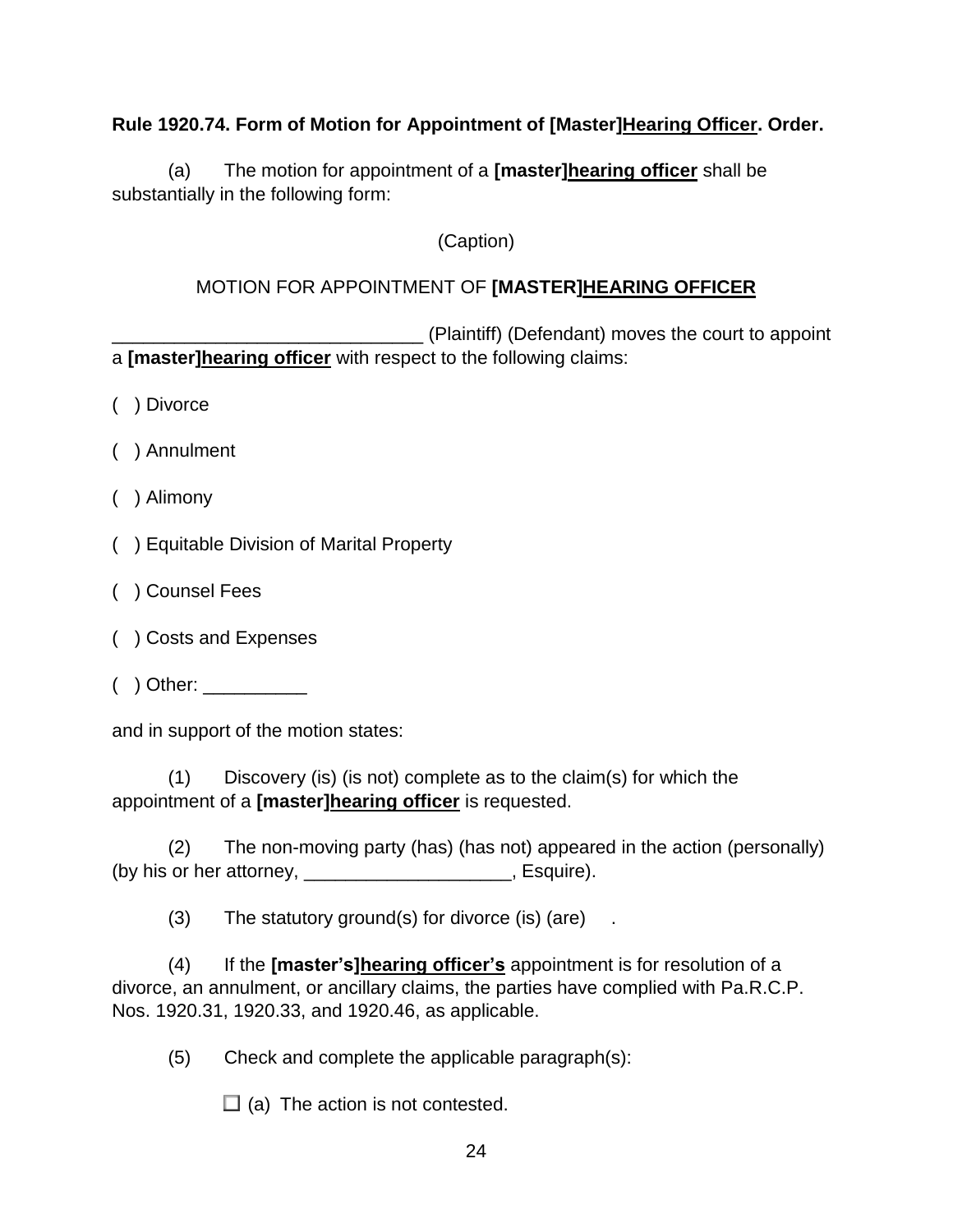| (h) | Attorney for [(PLAINTIFF) (DEFENDANT)]<br>(Plaintiff) (Defendant)<br>The order appointing a <b>Impeterlhearing officer</b> shall be substantially in                                                                           |  |  |
|-----|--------------------------------------------------------------------------------------------------------------------------------------------------------------------------------------------------------------------------------|--|--|
|     | Date: the contract of the contract of the contract of the contract of the contract of the contract of the contract of the contract of the contract of the contract of the contract of the contract of the contract of the cont |  |  |
| (8) | Additional information, if any, relevant to the motion: ________________________                                                                                                                                               |  |  |
| (7) | The hearing is expected to take ____________(hours) (days).                                                                                                                                                                    |  |  |
| (6) | The action (involves) (does not involve) complex issues of law or fact.                                                                                                                                                        |  |  |
|     | $\Box$ (c) The action is contested with respect to the following claims:                                                                                                                                                       |  |  |
|     | $\Box$ (b) An agreement has been reached with respect to the following<br>claims:                                                                                                                                              |  |  |

(b) The order appointing a **[master]hearing officer** shall be substantially in the following form:

(Caption)

# ORDER APPOINTING **[MASTER]HEARING OFFICER**

AND NOW, \_\_\_\_\_\_\_\_\_\_\_, 20\_\_\_, \_\_\_\_\_\_\_\_\_\_, Esquire, is appointed **[master]hearing officer** with respect to the following claims: \_\_\_\_\_\_\_\_\_\_\_.

BY THE COURT:

MOVING PARTY **NON-MOVING PARTY** 

Name: Name: Name: Name: Name: Name: Name: Name: Name: Name: Name: Name: Name: Name: Name: Name: Name: Name: Name: Name: Name: Name: Name:  $N$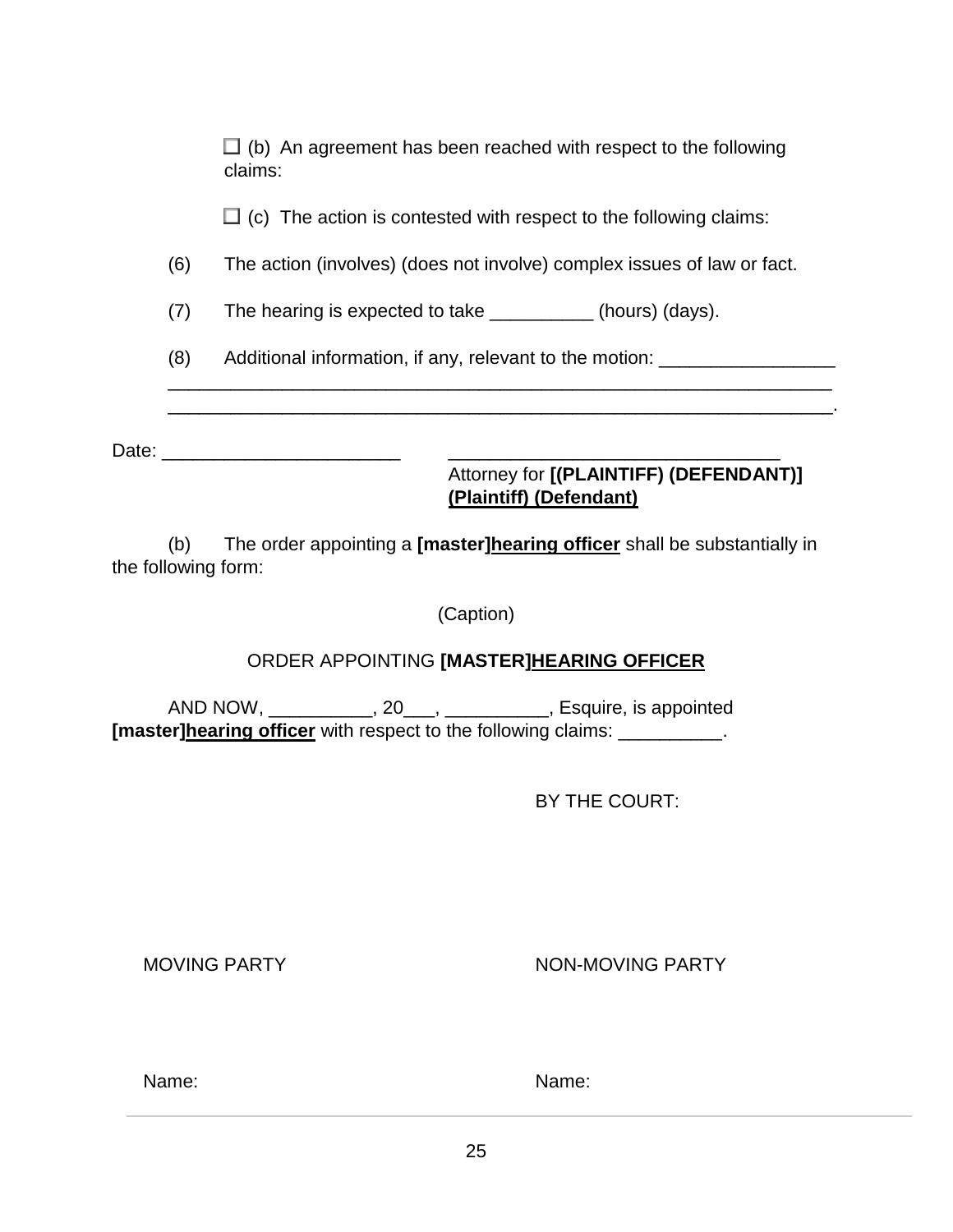| Attorney's Name:                 | Attorney's Name:                 |
|----------------------------------|----------------------------------|
| Attorney's Address:              | Attorney's Address:              |
|                                  |                                  |
| Attorney's Telephone #:          | Attorney's Telephone #:          |
| Attorney's E-Mail:               | Attorney's E-Mail:               |
| Party's Address and Telephone    | Party's Address and Telephone    |
| # if not represented by counsel: | # if not represented by counsel: |

*Note*: *See* Pa.R.C.P. No. 1920.51(a)(1)(ii) for the issues and claims for which the court may appoint a **[master]hearing officer**. It is within the discretion of the court to determine the point at which a **[master]hearing officer** should be appointed in a case.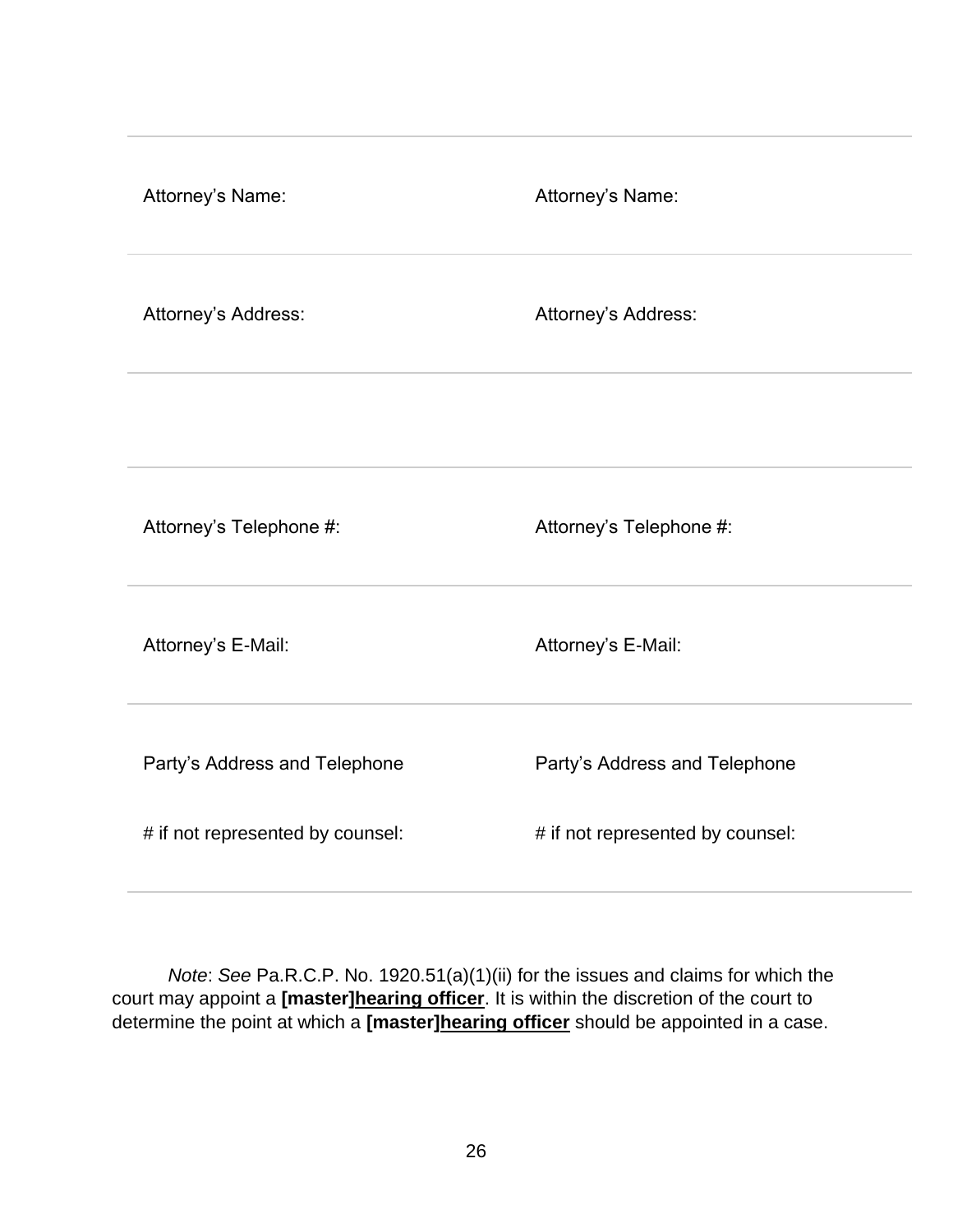#### **Rule 1920.91. Suspension of Acts of Assembly.**

The following Acts of Assembly are suspended insofar as they apply to the practice and procedure in actions for divorce or annulment of marriage to the extent hereinafter set forth:

\* \* \*

(3) Section 3321 of the Domestic Relations Code, 23 Pa.C.S. § 3321, insofar as it prohibits the appointment of **[masters]hearing officers** in partial custody or visitation matters.

*Note*: Suspended Section 3321 of the Divorce Code states that the court may appoint a **[master]hearing officer** to hear testimony on all issues relating to a divorce except custody or paternity.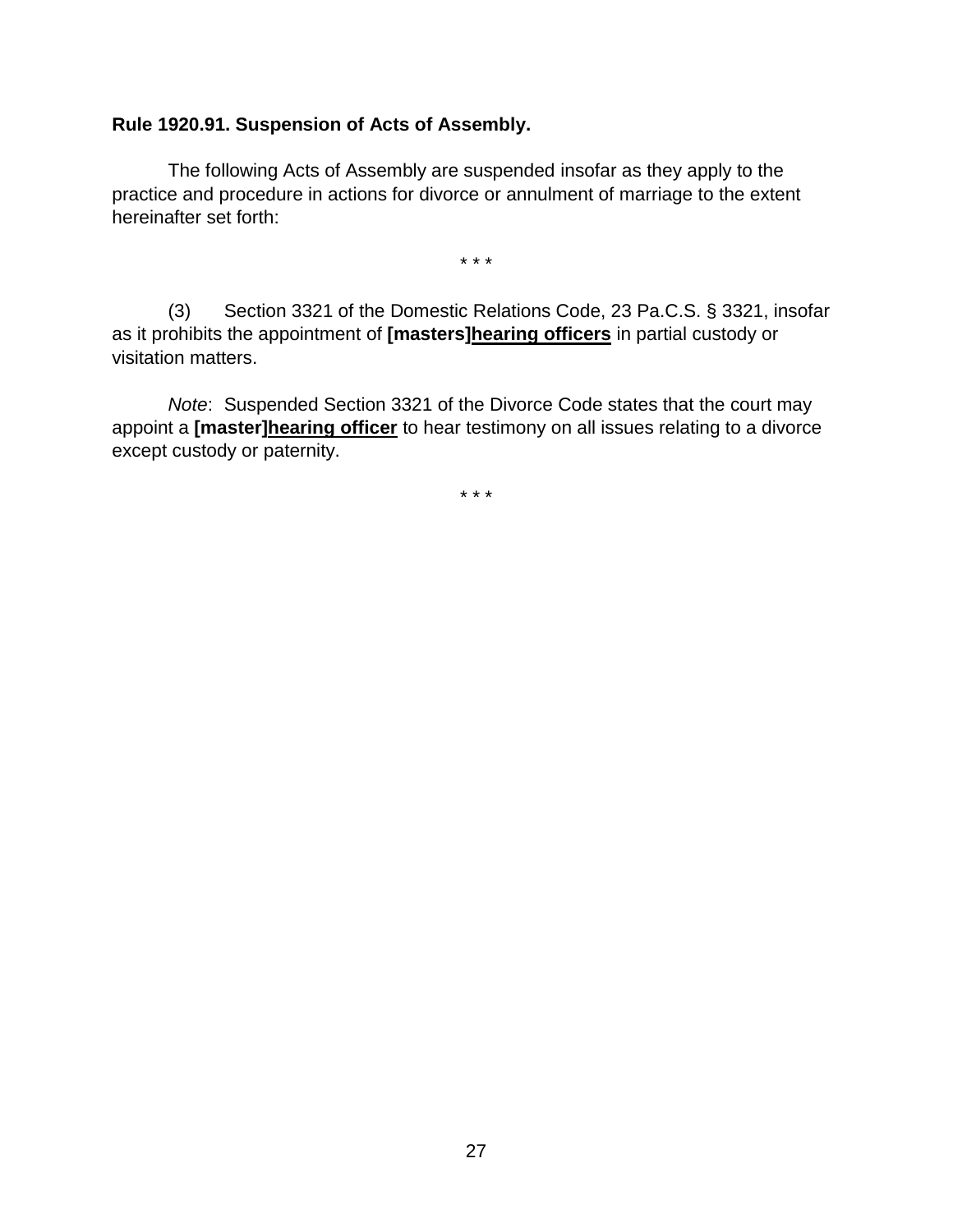#### **Rule 1930.7. Status Conference.**

At any time in the proceedings, the court, the court's designee or the **[master]hearing officer**, **[sua sponte]***sua sponte* or upon application of any party, may hold a status conference, in person or by any other means permitted by these rules, **[with counsel or with counsel and the parties]with the parties' counsel, the parties and counsel, or self-represented parties** in order to review the case status and expedite the litigation.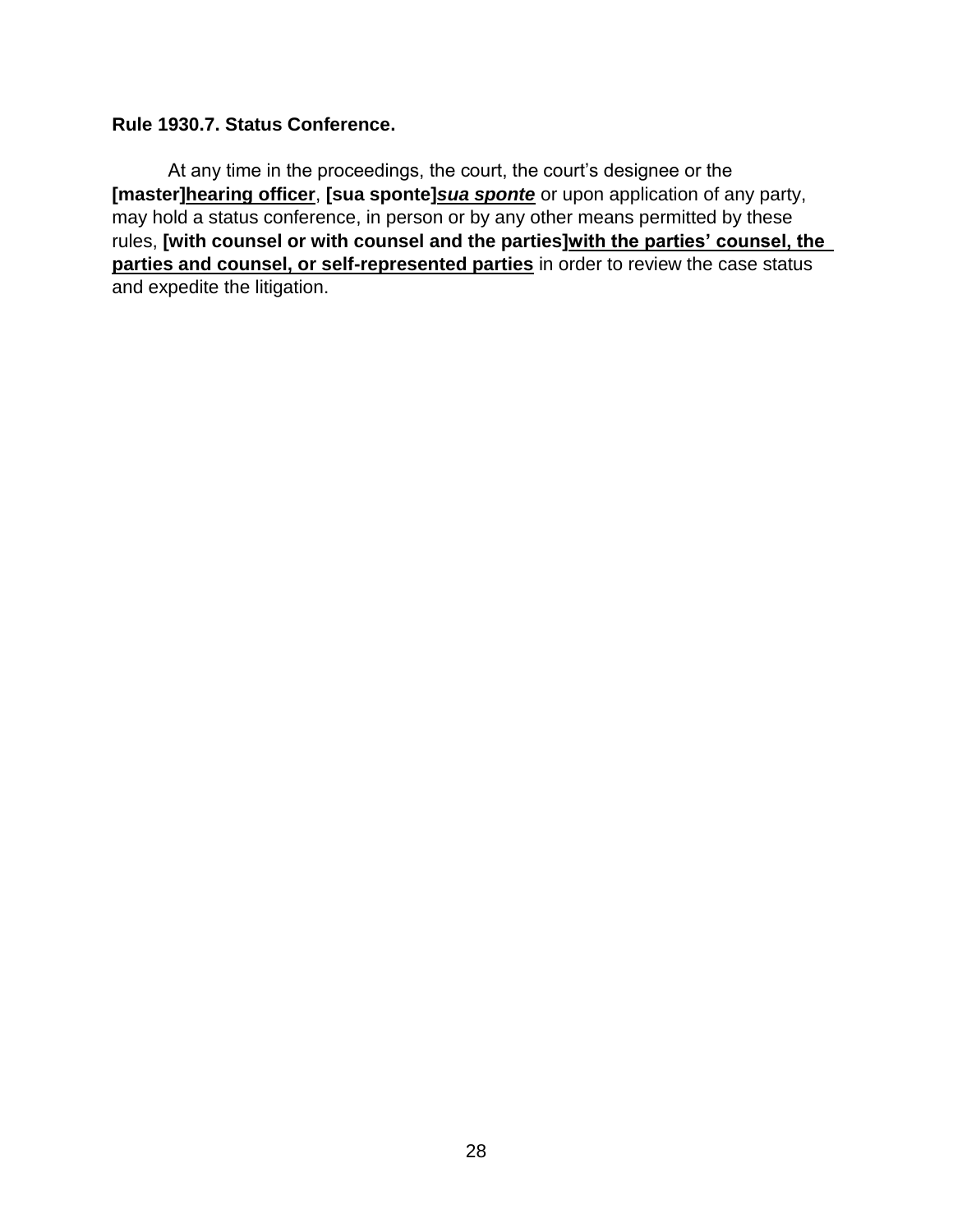#### **Rule 1931. Family Court Rules.**

(a) *Actions Governed by These Rules***[:].**

\* \* \*

(b) *Commencement of Action*.

\* \* \*

- (2) *Custody Agreements*. If, at a support proceeding, it appears that resolution of custody issues will facilitate compliance with the child support order, the conference officer**[,] or** hearing officer **[or master]** may provide the parties with a form custody complaint and form custody agreement, along with information as to where to file the completed documents, the filing fee**,** and how to contact the lawyers referral service. The support conference officer**[,] or** hearing officer **[or master]** shall not participate in custody negotiations, preparation of the forms**,** or provide legal advice.
- (c) *Consolidation of Family Court Matters*.

- (2) *Trial Continuity*. Trials before a judge or hearings before a **[master]hearing officer** shall be scheduled to be heard on consecutive days or within a ten**[ (10) ]-**day period. If not completed within the time allotted, the trial or hearing shall be concluded within **[ninety (90)]90** days of the date of the commencement of the trial or hearing, unless a shorter time frame is required by statute or another procedural rule.
- (3) *Prompt Decisions*.
	- (i) Except as provided in subdivision **(c)(3)**(ii) **[below]**, in any matter brought under these Family Court Rules, a decision by a conference officer, **[master]hearing officer,** or judge shall be entered, filed**,** and served upon counsel for the parties, or any party not represented by counsel, not later than **[thirty (30)]30** days after the conference, hearing**,** or trial concludes, unless a shorter time frame is required by statute or another procedural rule.